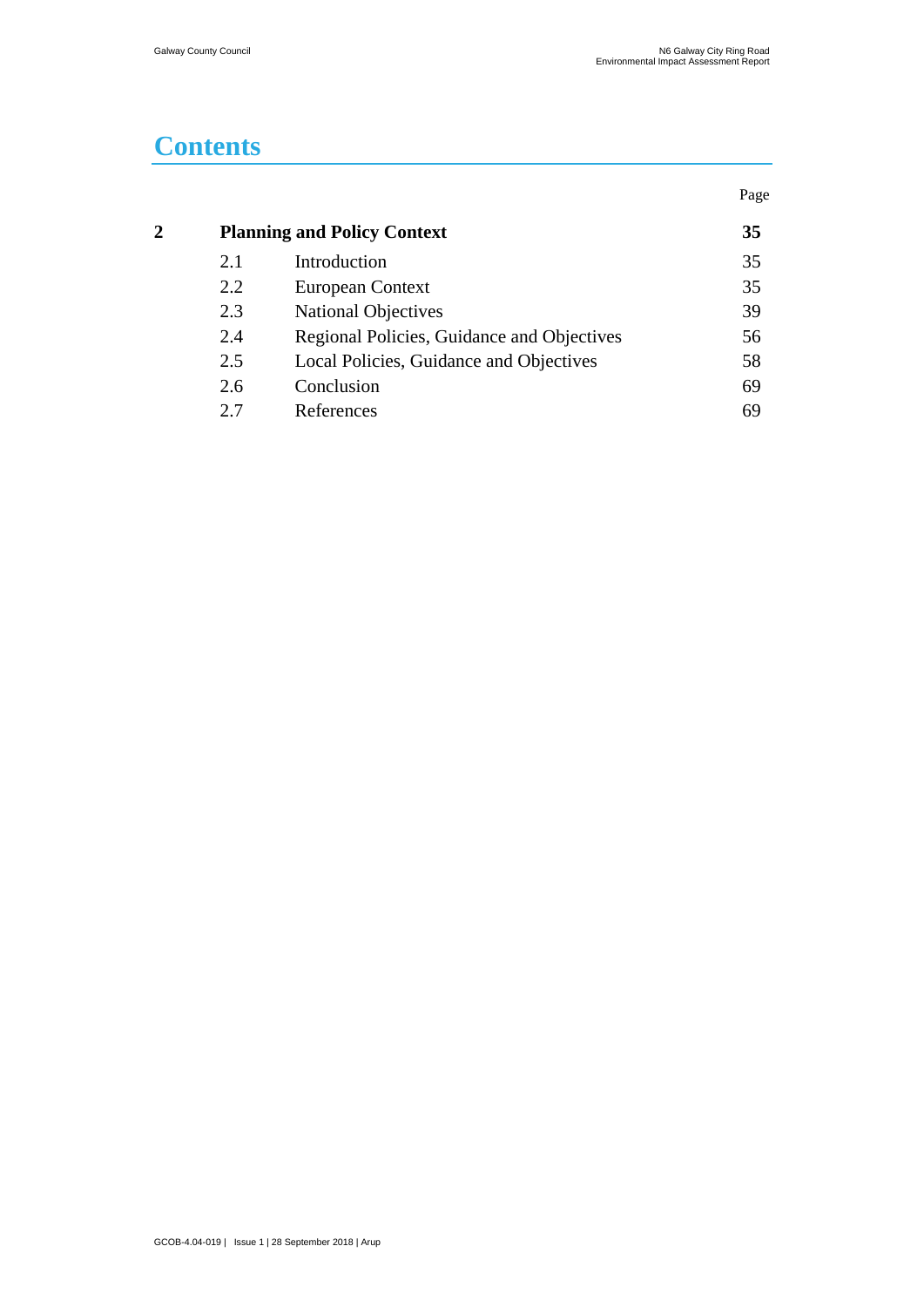# <span id="page-1-0"></span>**2 Planning and Policy Context**

# <span id="page-1-1"></span>**2.1 Introduction**

This chapter addresses the strategic planning policy context and strategic transport policy for the N6 Galway City Ring Road, hereafter referred to as the proposed road development. The purpose of this chapter is to set out the relevant strategic and statutory land use and planning policy context, and strategic transport policy context for the proposed road development.

Please refer to **Chapter 5, Description of Proposed Road Development** for description and overview of the route of the proposed road development.

This chapter sets out the current strategic transport policy and objectives, and the planning policy and objectives pertinent to the proposed road development.

It is set out as follows:

- European Context (**Section 2.2**)
- National Objectives (**Section 2.3**)
- Regional Policies, Guidance and Objectives (**Section 2.4**)
- Local Policies, Guidance and Objectives (**Section 2.5**)

An overall conclusion on how the European, national, regional and local policies support the proposed road development is included in **Section 2.6** and references in **Section 2.7**.

The proposed road development is congruent with current transport policy and planning policy as set out in the various policy documents over the past number of years. Specific details for each of the policies and how the proposed road development complies with these, and more local and regional policies, are outlined below.

# <span id="page-1-2"></span>**2.2 European Context**

The EU Sustainable Development Strategy (EU SDS, 2001, reviewed 2009), is a framework for a long-term vision of sustainability in which economic growth, social cohesion and environmental protection go hand in hand and are mutually supporting. In developing EU Transport Policy, the EU states in its 2009 review *Mainstreaming sustainable development into EU policies: 2009 Review of the European Union Strategy for Sustainable Development (pp. 6)* that it is essential to take account of all aspects of sustainability (such as emissions, noise, land occupancy and biodiversity) and to base any action on a long-term vision for the sustainable mobility of people and goods that covers the entire transport system, and on complementary efforts at EU, national and regional levels.

The EU SDS dedicates one of its seven key challenges to sustainable transport, with the overall objective to 'ensure that our transport systems meet society's economic, social and environmental needs whilst minimising their undesirable impacts on the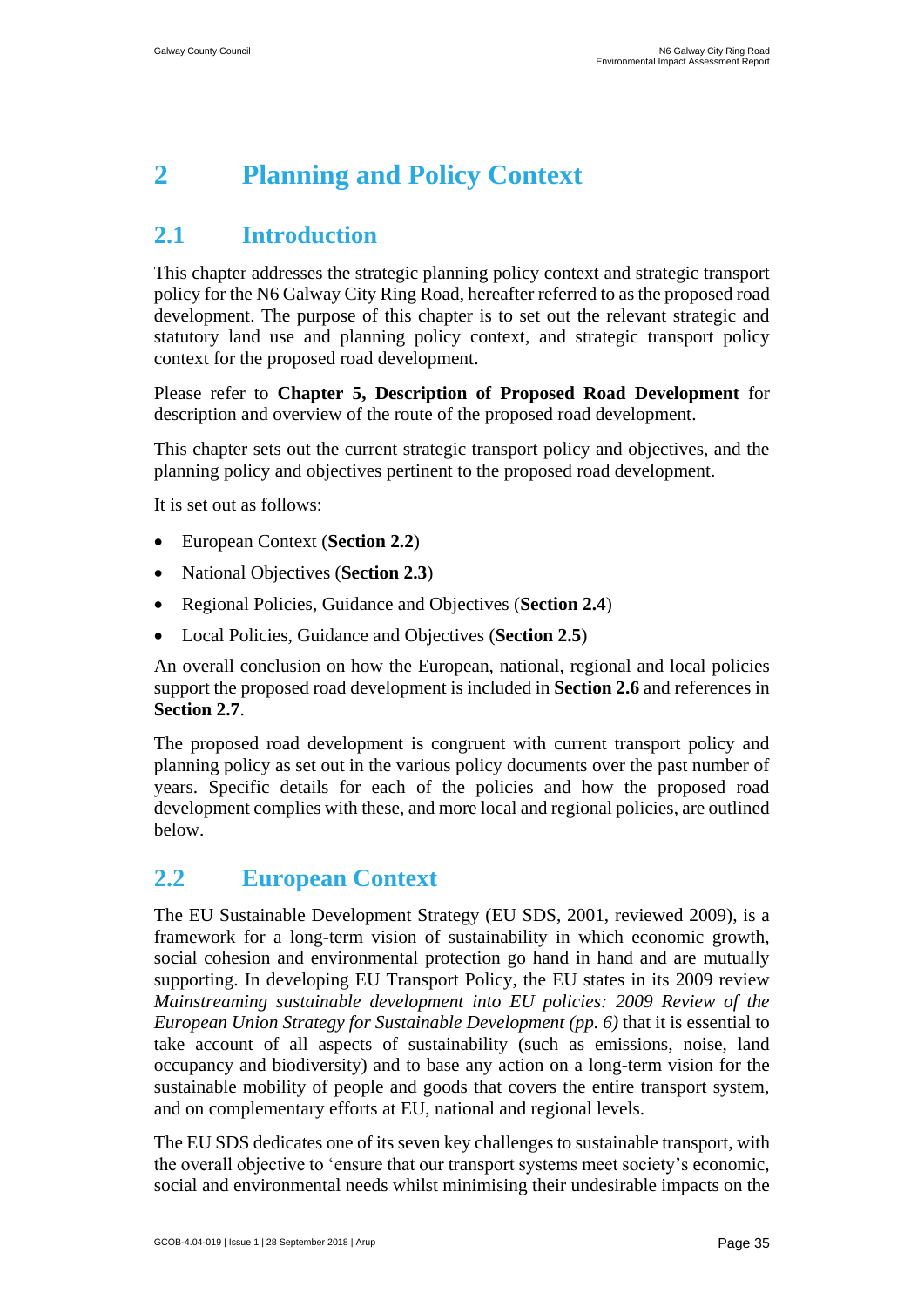economy, society and the environment'. The EU SDS operational objectives and targets include:

- Decoupling economic growth and the demand for transport with the aim of reducing environmental impacts
- Achieving sustainable levels of transport energy use and reducing transport greenhouse gas emissions
- Reducing pollutant emissions from transport to levels that minimise effects on human health and/or the environment
- Achieving a balanced shift towards environment friendly transport modes to bring about a sustainable transport and mobility system
- Reducing transport noise both at source and through mitigation measures to ensure overall exposure levels minimise impacts on health
- Modernising the EU framework for public passenger transport services to encourage better efficiency and performance

The Europe 2020 strategy unites two flagship initiatives under the sustainable growth priority to tackle the issue of sustainable transport:

- 'Resource efficient Europe' supports the shift towards a resource-efficient, lowcarbon economy. This flagship initiative provides a framework for actions in many policy areas including transport. One of the key components is a roadmap presenting a vision for a transport system by 2050 that promotes clean technologies
- 'An industrial policy for the globalisation era' highlights ten key actions for European industrial competitiveness, including a more efficient European transport infrastructure and services.

It is within this broader EU policy context that the proposed road development is set. The proposed road development meets these objectives by providing the necessary infrastructure to support the economic growth of Galway and the Western Region and will also enable other public projects be realised and facilitates the effective implementation of the Galway Transport Strategy which includes improved public transport, walking and cycling measures for Galway City and its environs. This is further detailed in **Chapter 3, Need for the Proposed Road Development**.

# **2.2.1 Ten-T Connecting Europe**

As of January 2014, the European Union (EU) has a new transport infrastructure policy, entitled *Infrastructure - TEN-T - Connecting Europe* that connects the continent between East and West, North and South. This policy aims to close the gaps between Member States' transport networks and to remove bottlenecks that still hamper the smooth functioning of the internal market. It is recognised that integrated transport networks are essential to a single market.

The aim of the EU's Transport Policy is to promote a mobility that is efficient, safe, secure and environmentally friendly. Congestion is not just a nuisance for road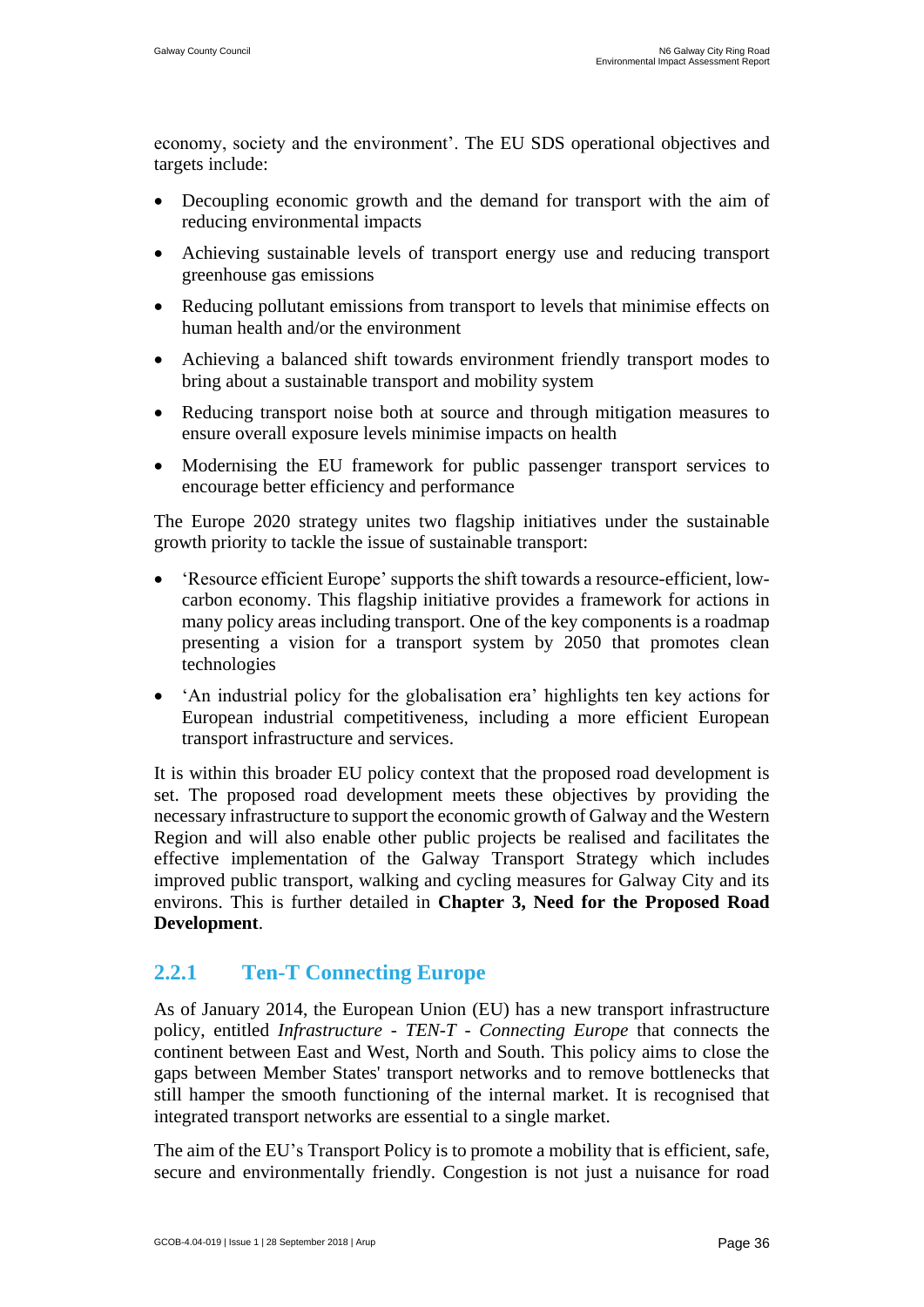users; it also results in an enormous waste of fuel and productivity. Many manufacturing processes depend on just-in-time deliveries and free flow transport for efficient production. Congestion costs the EU economy more than 1% of GDP – in other words, more than the EU budget. To reduce this, the EU needs more efficient transport and logistics, better infrastructure and the ability to optimise capacity use.

The EU Commission also recognises that Europe needs transport which is cleaner and less dependent on oil. Moving towards low-carbon and more energy efficient transport, as well as developing more efficient urban and intermodal transport solutions as alternatives are essential to developing a more environmentally friendly transport policy.

The European Transport Infrastructure (TEN-T) includes the core transport routes in all EU Member States for all transport modes: air, rail, road, maritime and inland waterways and consists of two planning layers, namely the core transport network and the comprehensive transport network. The core network represents the major transport corridors connecting Europe and it stretches from Ireland through the United Kingdom and onto mainland Europe. This core network is supported by the comprehensive network. The proposed road development is classified as part of the TEN-T comprehensive road network<sup>1</sup> shown in **Plate 2.1** below as it is a strategic link in the road network in the West Region functioning in accordance with the European Union's (EU) TEN-T transport policy.

 $\overline{a}$ 

<sup>&</sup>lt;sup>1</sup> [http://ec.europa.eu/transport/infrastructure/tentec/tentec-portal/map/maps.html](http://secure-web.cisco.com/1c969FLpOM3DVqfYPDIt1z02Sk7lwKYm3NUiQaeYQ7Ql2qn8wDXEd7XqHKaWYyDUnuXlcXfN_N-yeBMDFJjMjuXDkOC0GtiP0TWDGQZX7EyuS5M6_2AlFnk_r4CQLPKYQ66XRD-Rg6Jm8QirJhudqDyCwD_HlYVUAtaWCqc3Vl-sUiych1d00E5jhlS4KJ53aL4UTfD59GTdYHfWrE93n9rEQIQN7rTCrhSWrlSEjA-tTn7CAik3IfEpTj0S4iN1GyzHZle-o0wUDbdRxZz6Hbw/http%3A%2F%2Fec.europa.eu%2Ftransport%2Finfrastructure%2Ftentec%2Ftentec-portal%2Fmap%2Fmaps.html)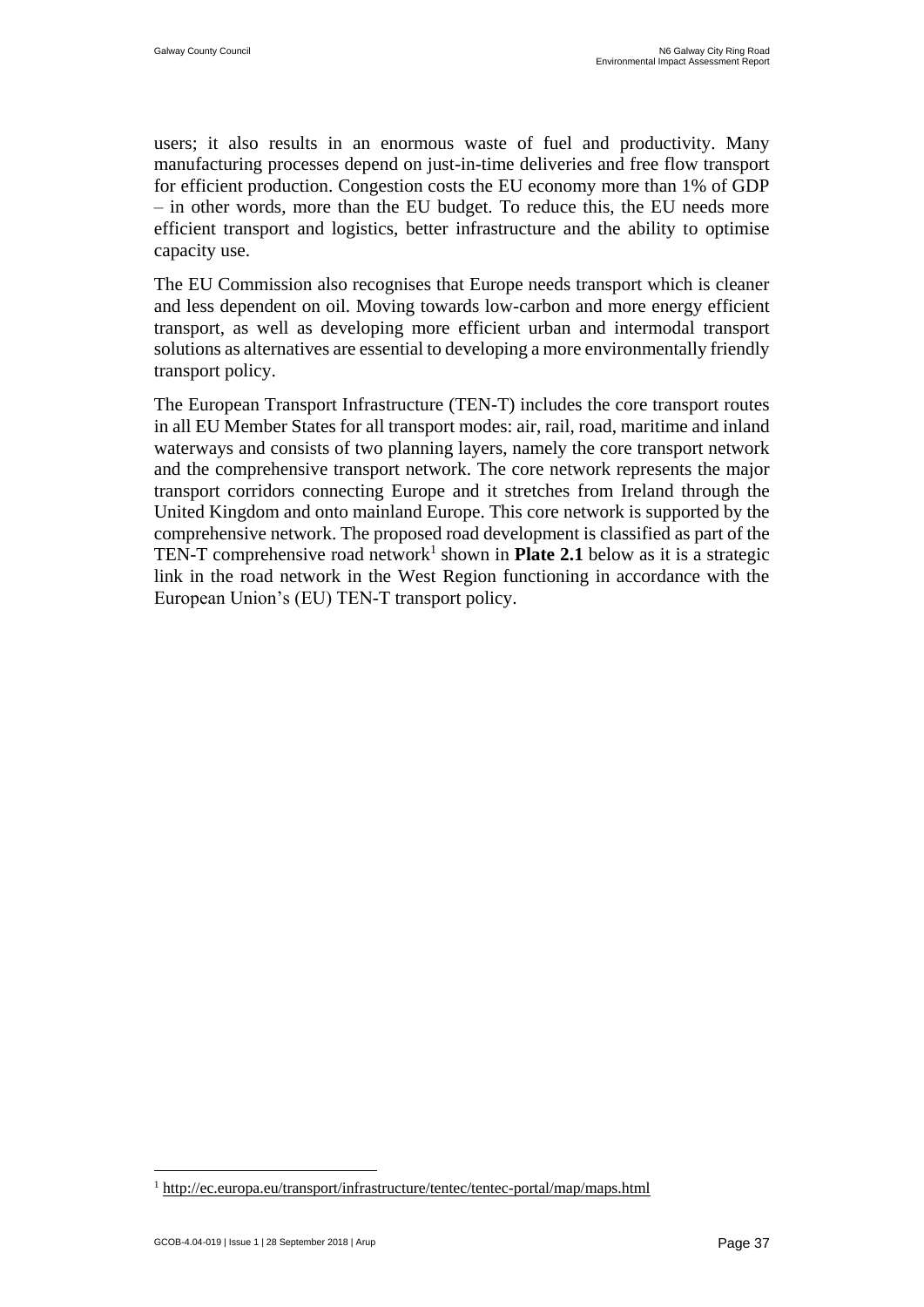

#### **Plate 2.1: TEN-T Network Ireland (Source Transport Infrastructure Ireland)**

The objectives of the proposed road development align with the European Union's land transport policies given that the following targets are among the objectives of the proposed road development, whose targets meet those set out in the EU SDS operational objectives and targets, as set out above (ref: **Chapter 3**, **Section 3.3** of this report for the Project Objectives):

- Segregation of the interface of by-passable traffic from urban traffic
- Increase journey time certainty
- Reduce journey times
- Implement sustainable transport policies for shorter commutes
- Improve accessibility to Galway City and the connectivity of key strategic services within Galway, such as NUIG and Galway University Hospital
- Improve accessibility of the Galway urban area to its main markets
- Ensure connectivity and accessibility of this region to the single European market, including the port of Rossaveel, Connemara Airport and the Gaeltacht areas which lie west of the city along the R336
- Improve linkages between the west and east sides of the city and the county
- Improve accessibility of the Gaeltacht areas to the remainder of the county and country
- Recognition of the role of Galway City as a gateway to the west and Connemara, and the consequent socio-economic benefits of enhanced connectivity of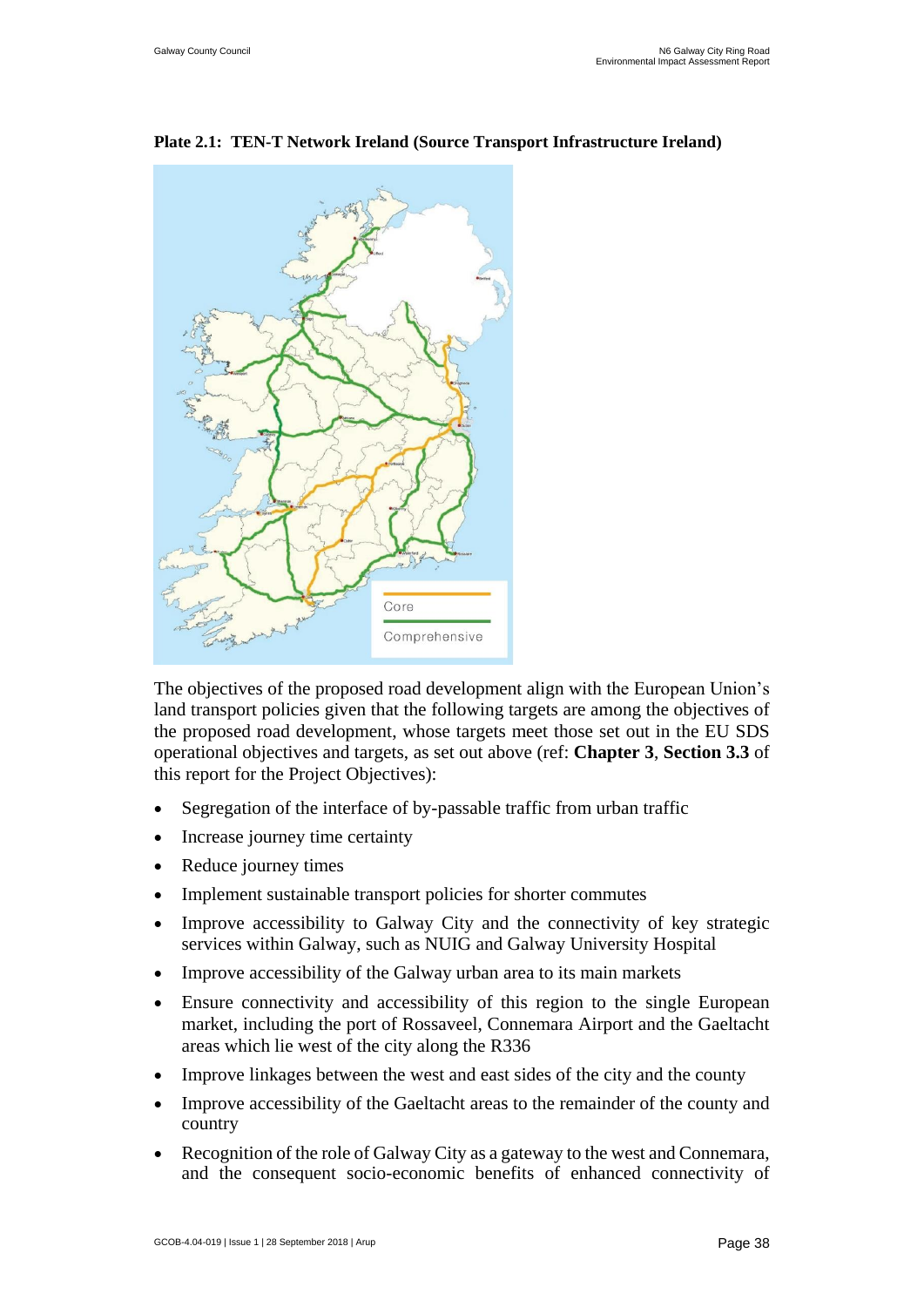Galway City to national markets, enhanced tourism accessibility, and the national transport system

• Improvement to the TEN-T network to ensure connectivity of the west of Ireland to the single European market

The proposed road development forms part of the TEN-T comprehensive road network in Ireland and is of strategic importance in a European context as it has a key role in delivering congestion relief, reducing greenhouse gas emissions and strengthening economic cohesion. This is further detailed in **Chapter 3, Need for the Proposed Road Development**.

# <span id="page-5-0"></span>**2.3 National Objectives**

# **2.3.1 Building on Recovery: Infrastructure and Capital Investment Plan 2016-2021**

This Capital Plan presents the Government's new framework for infrastructure in Ireland over the period 2016-2021. A recovering economy, jobs growth, and strengthening public finances means the Government revised its capital expenditure commitments for the remainder of the decade recognising that '*High quality infrastructure is an important element of a modern society and economy. It strengthens economic growth through enhancing efficiency, productivity and competitiveness*'.

The transport capital allocation in this Capital Plan is largely framed by the recommendations and priorities set out in the 2015 Department of Transport, Tourism and Sport (DTTaS) *Strategic Investment Framework for Land Transport,*  which centre on:

- maintaining and renewing the strategically important elements of the existing land transport system
- addressing urban congestion
- maximise the contribution of land transport networks to national development, including providing access to poorly served regions

The Capital Plan incorporates the following key objectives relevant to this proposed road development:

- $\epsilon$ 6 billion for investment in the national, regional and local road network over the 7-year period, with  $64.4$  billion to ensure the existing extensive network throughout the country is maintained and strengthened, with  $\epsilon$ 1.6 billion for new projects
- It supports the proposed road development specifically by reference to supporting the commencement of the '*Galway By-Pass'* subject to planning permission

The proposed road development is consistent with these recommendations, priorities and objectives as set out in the DTTaS 2015 investment framework, and the Capital Plan, as it seeks to deliver the N6 Galway City Ring Road, address urban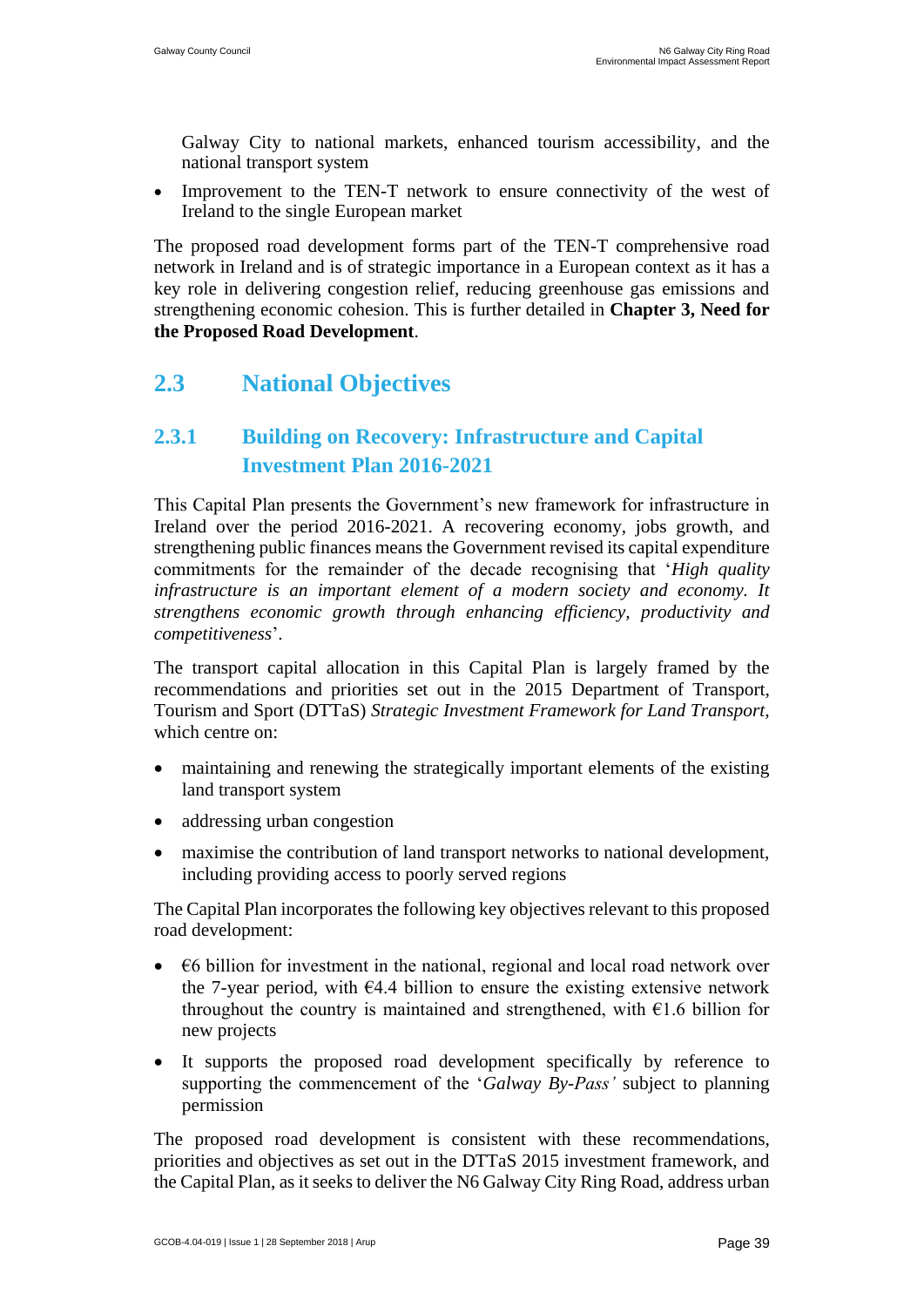congestion in Galway City, and enhance national development through improved connectivity to west Galway.

This connectivity is essential to ensure the viability of the western parts of the county which have a very high quality tourist offering which is dependent on connectivity to achieve its potential.

County Galway has a thriving tourism industry which contributes to the national tourism industry. There were over 1.3 million overseas visitors to Galway in 2015 alone, generating an estimated €475 million in revenue (Fáilte Ireland Regional Tourism Performance by County 2015, Oct. 2016). At the time of publication of this report, data for 2016 was unavailable but initial findings indicate an increase in tourism across Ireland in 2016. Approximately, two thirds of the tourists visit the area in the period from May to September, with one of the main attractions being Connemara with its scenic landscapes and unpolluted environment. Tourism traffic, together with local recreation traffic accessing the beaches at the west of the city, add to the traffic volumes on this linear transport corridor in this summer period. Galway is also located on the Wild Atlantic Way which is a new initiative by Fáilte Ireland to encourage tourism into the west and is likely to generate additional traffic into the area.

Tourism is a vital industry to ensure the viability and survival of the South Connemara region, which is linked to overall improved social provision, quality of life and environmental sustainability.

A review of the Capital Plan was published in August 2017 as there was a significant improvement in economic performance of the country which enabled the allocation of additional capital investment for increased public capital investment over the period of the Capital Plan. The increased expenditure is targeted to achieve specific outcomes which achieve value for money.

Following the allocation of this increased capital investment, the Government published a new 10 year national investment plan for the period 2018-2027, namely the National Development Plan 2018-2027, which closely aligns with the key objectives of the National Planning Framework to ensure the money is spent in accordance with an overall plan.

#### **2.3.2 Smarter Travel, A Sustainable Transport Future, 2009 and Irelands National Cycle Policy Framework, 2009 to 2020**

"*Smarter Travel – A Sustainable Transport Future*" is a policy framework approved by Government in 2009 which sets out how the vision of a sustainable travel and transport system can be achieved. The policy acknowledges that "*transport is vital for our economy. As an island nation we need good transport connections with our trading partners; we also need to ensure efficient movement on the island. Safe and comfortable travel is also a key element of a good quality of life. The issue is not to restrict travel and transport but to facilitate smarter ways of meeting these needs*". Chapter 3 of the policy document outlines five key goals which form the basis of the Policy as follows: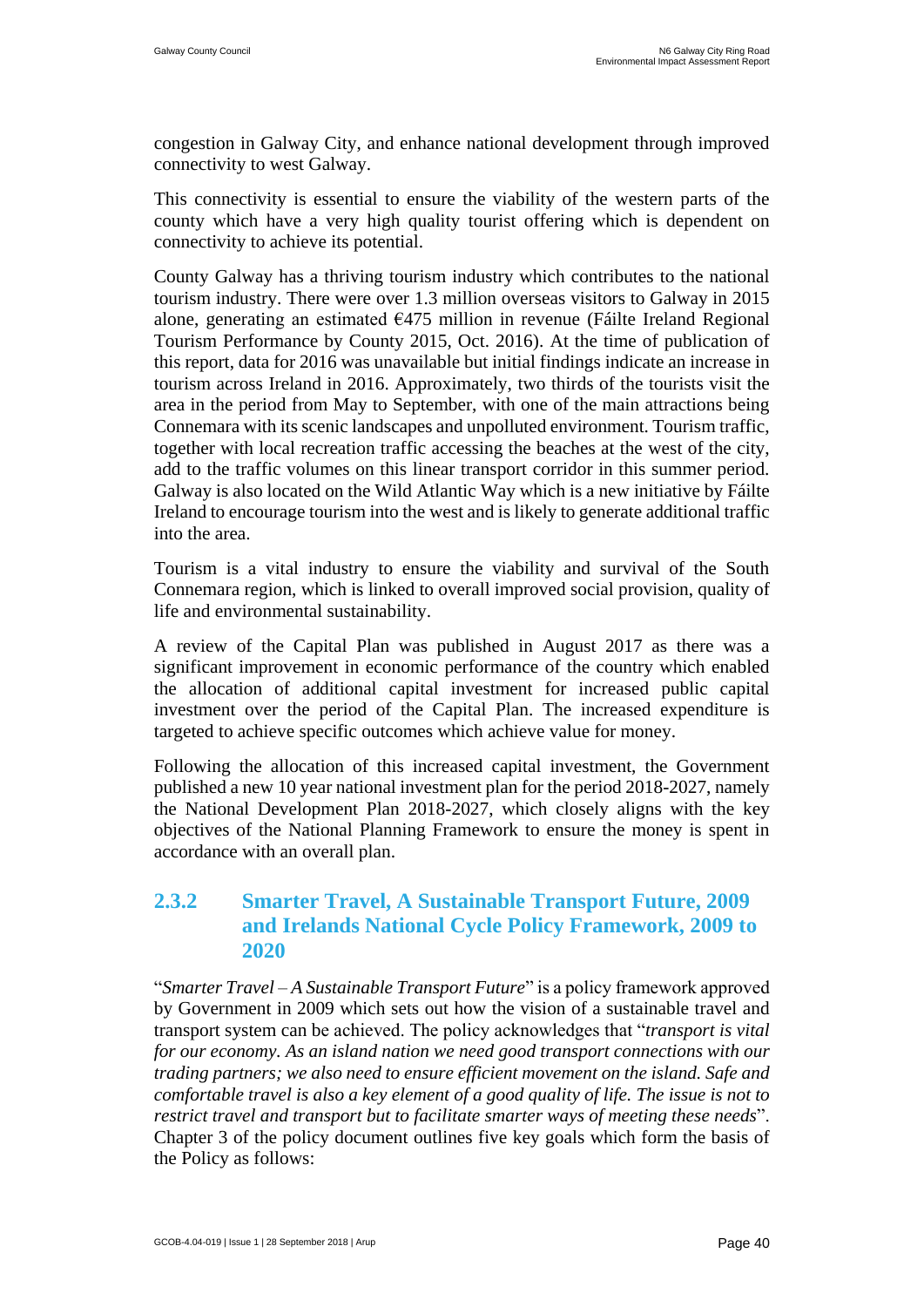- *Improve quality of life and accessibility to transport for all and, in particular, for people with reduced mobility and those who may experience isolation due to tack of transport*
- *Improve economic competitiveness through maximising the efficient of the transport system and alleviating congestion and infrastructural bottlenecks*
- *Minimise the negative impacts of transport on the local and global environment though reducing localised air pollutants and greenhouse gas emissions*
- *Reduce overall travel demand and commuting distances travelled by the private car*
- *Improve security of energy supply by reducing dependency on imported fossil fuels*

Key actions set out in the Smarter Travel policy to achieve this vision include:

- Actions to reduce distance travelled by private car and encourage smarter travel, including focusing population growth in areas of employment and to encourage people to live in close proximity to places of employment and the use of pricing mechanisms or fiscal measures to encourage behavioural change
- Actions aimed at ensuring that alternatives to the car are more widely available, mainly through a radically improved public transport service and through investment in cycling and walking

In keeping with Smarter Travel policy, a national cycle policy was announced in 2009. *Ireland's National Cycle Policy Framework, 2009 to 2020* sets out to create a strong cycling culture in Ireland with a target level of 10% of all trips to be made by bike by 2020. The key to achieving the Government target of 10% commuting by bike by 2020 is threefold; firstly, planning at all levels needs to consider cyclist needs; secondly, transport infrastructure must provide cycle friendly safe direct routes; and finally, education and communication is necessary to foster a cycling culture from a young age.

Over the years, Galway City and Galway County Council have developed a number of plans and strategies to help achieve national Smarter Travel policy objectives. These include:

- Galway Metropolitan Smarter Travel Area Action Plan 2010-2015
- Galway City and Environs Walking and Cycling Strategy (2010)
- Galway Transport Strategy (2016)

In 2010, Galway City and Galway County Council developed the *Galway Metropolitan Smarter Travel Area Action Plan 2010-2015* which was in line with the first key goal of the Smarter Travel national policy and set out to develop Galway and its hinterland as a sustainable travel area. This Plan assumed that the 2006 N6 Galway City Outer Bypass (GCOB, 2006) was delivered.

In 2010, Galway City and Galway County Council also developed the *Galway City and Environs Walking and Cycling Strategy (2010)* which sought to deliver on national cycle policy at the Galway City level, again in line with the first key goal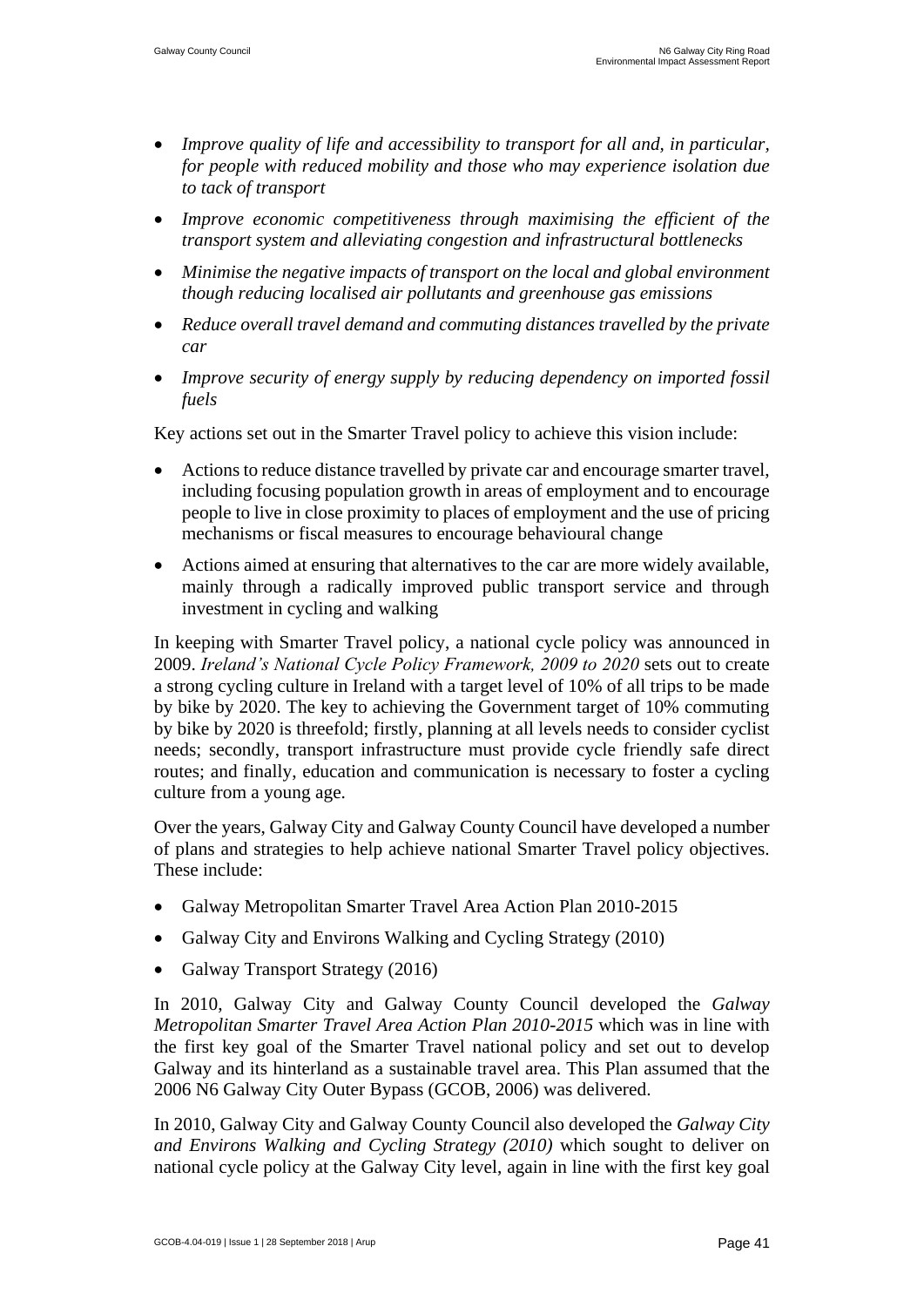of the policy to provided facilities for pedestrians, cyclists and non-motorised users (NMU). Proposals included a greenway from the city centre to Bearna and from the city centre to Oughterard.

In 2016, Galway City and Galway County Council in partnership with the National Transport Authority developed the *Galway Transport Strategy* (GTS). This strategy builds on the previous transport studies carried out for the Galway Region and sets out an overview of the proposed actions and measures for implementation, covering infrastructural, operational and policy elements. These consolidated proposals will provide Galway City and its environs with a clear implementation framework for the next 20 years and will underpin the objectives of the current and future Galway City and Galway County Development Plans. Smarter Travel forms the core principle of the Galway Transport Strategy. The GTS is further detailed in **Section 2.5.1** below with a background to the GTS included in **Chapter 1, Introduction**.

The GTS is currently being implemented by Galway City Council, both in terms of the policy objectives established and the delivery of transport projects identified within the strategy. The N6 GCRR forms part of, and is identified as a project within the 'Galway Transport Strategy' (GTS).

The GTS aligns with the Key Goals set out above in its efforts to align land use and transportation policy, and in seeking to deliver viable and attractive alternatives to the private car in Galway.

The proposed road development forms part of the actions set out in the Galway Transport Strategy (GTS) and it aligns with smarter travel policies both at a national level and local level. In developing the GTS, cognisance was taken of the Smarter Travel policy to ensure maximum uptake of public transport. Therefore, the GTS aligns with the Smarter Travel policies in so far as full implementation of the GTS (of which the N6 GCRR is a significant component) results in an improvement of 16% in modal shift to public transport.

It is necessary to resolve existing traffic congestion issues in Galway in order to achieve smarter travel policies. The proposed road development will assist with the removal of traffic congestion from within Galway City and its environs by transferring existing and future traffic from the existing road network to the new road infrastructure. Therefore, journey times will reduce and journey time certainty will increase for both public transport and private vehicle users. The reduction in traffic congestion will also help to realise other proposed actions in the Galway Transport Strategy because the existing road space can be reallocated for cyclists, pedestrians and to reconfigure the public transport network. This will result in reducing the number of short commuter journeys by car by facilitating journeys by bicycle which are faster, cheaper, and more sustainable and generate health benefits.

Improvements to the Galway bus network have been identified as necessary to better cater for existing and future travel patterns in Galway City. The reallocation of road space for public transport will assist with the delivery of an improved bus network.

Achieving the targets as set out in Smarter Travel policies will deliver a more attractive, vibrant and economic Galway City and environs with associated health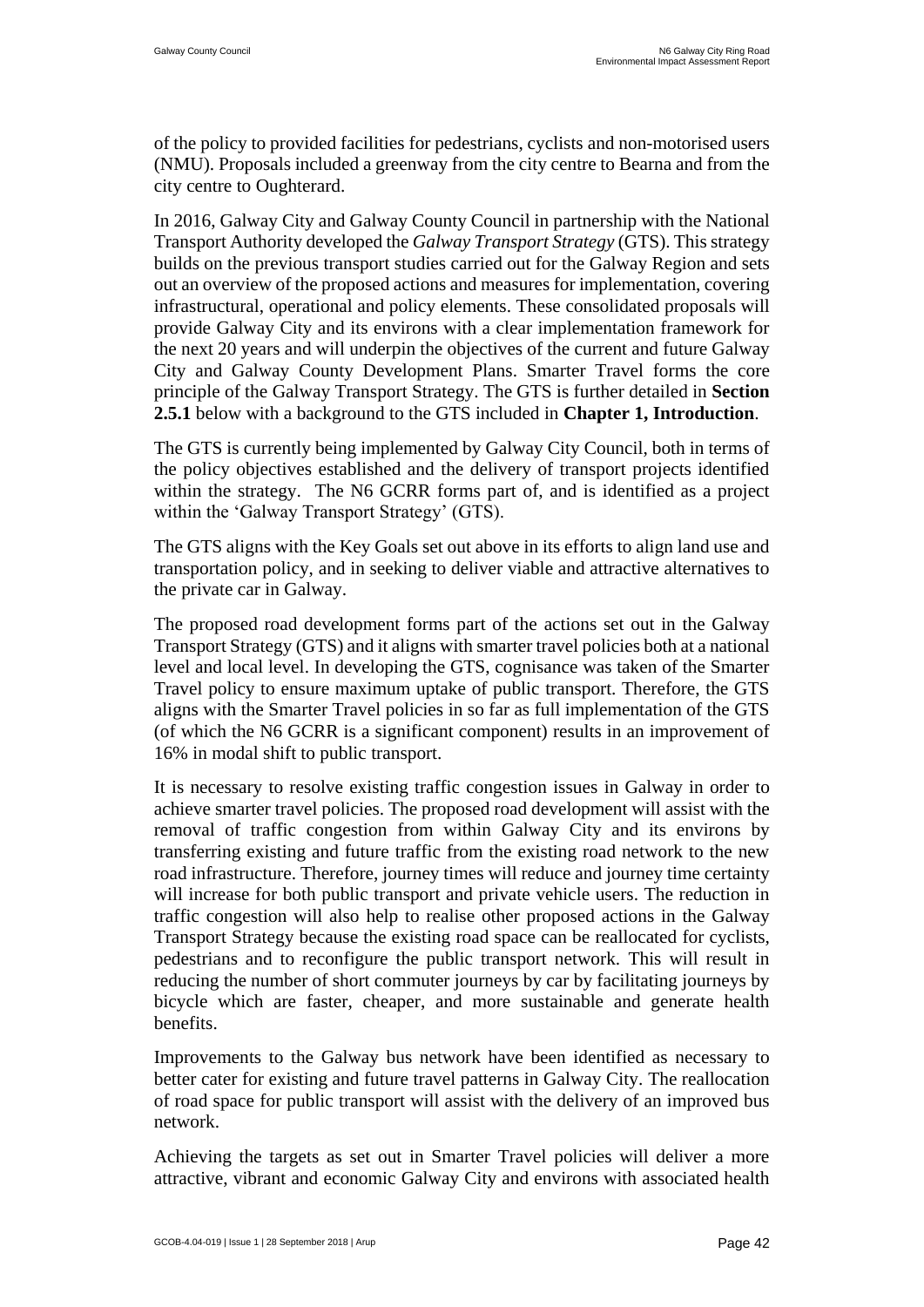and environmental benefits, all of which are necessary for sustainable travel into the future. The proposed road development aligns with these policies both at a national and local level.

*Smarter Travel – A Sustainable Transport Future* notes that efficient movement of goods is vital to our competitiveness and economic welfare with the majority of goods currently moved by road. It also acknowledges that investment in roads will remove bottlenecks, ease congestion and pressures in town and villages. Therefore, the actions set out in the policy seek to balance the multiple functions of the road network whilst still achieving the overall key goals.

The policy document sets out 49 Actions identified to achieve these key goals. The provision of the proposed road development supports a number of the 49 actions contained within the Smarter Travel Policy, and is neutral with the remaining as detailed in **Table 2.1** below.

| <b>Action</b><br><b>Number</b> | Compliance | <b>Comments</b>                                                                                                                                                                                                                                                                                                                                                                                                                                                                                                                                                                                                                                        |
|--------------------------------|------------|--------------------------------------------------------------------------------------------------------------------------------------------------------------------------------------------------------------------------------------------------------------------------------------------------------------------------------------------------------------------------------------------------------------------------------------------------------------------------------------------------------------------------------------------------------------------------------------------------------------------------------------------------------|
| $\mathbf{1}$                   | Supportive | The reallocation of road space to facilitate the provision of new<br>and improved pedestrian and cycling facilities promotes<br>walking and cycling to access community facilities and public<br>transport throughout Galway City. The proposed road<br>development provides such facilities in all areas of overlap with<br>proposed GTS measures including but not limited to Cappagh<br>Road, Ballymoneen Road, N59 Link Road, Letteragh Road,<br>Rahoon Road, N59, N84, N83 <sup>2</sup> , Castlegar Road, Parkmore Link<br>Road, Ballybrit Crescent, City East Business Park Junction.<br>Refer Section 5.5.4.2 Pedestrian and Cyclist Provision. |
| $\overline{2}$                 | Supportive | Provision of new pedestrian and cycle facilities in all areas of<br>overlap with proposed GTS measures including but not limited<br>to Cappagh Road, Ballymoneen Road, N59 Link Road,<br>Letteragh Road, Rahoon Road, N59, N84, N83, Castlegar Road,<br>Parkmore Link Road, Ballybrit Crescent, City East Business<br>Park Junction supports the sub-actions under Action 2 relating<br>to integration.                                                                                                                                                                                                                                                |
| 3                              | Supportive | The proposed road development comprises two local authority<br>areas, namely Galway City Council and Galway County<br>Council, with Galway County Council progressing the proposed<br>road development through the statutory process on behalf of<br>itself and Galway City Council.                                                                                                                                                                                                                                                                                                                                                                   |
|                                |            | In parallel, Galway City Council and Galway County Council,<br>in partnership with the NTA developed an overall transport<br>strategy for Galway City and its environs culminating in the<br>Galway Transport Strategy (GTS), of which the proposed road<br>development is a key component. The GTS provides Galway<br>City and its environs with a clear implementation framework for<br>transportation over the next 20 years. This coordination will<br>ensure coordination and integration of development planning<br>between local authorities across the Gateway of Galway.                                                                      |

**Table 2.1: Smarter Travel Action Compliance Assessment**

 $\overline{a}$ 

 $2$  Formally known as the N17 Tuam Road.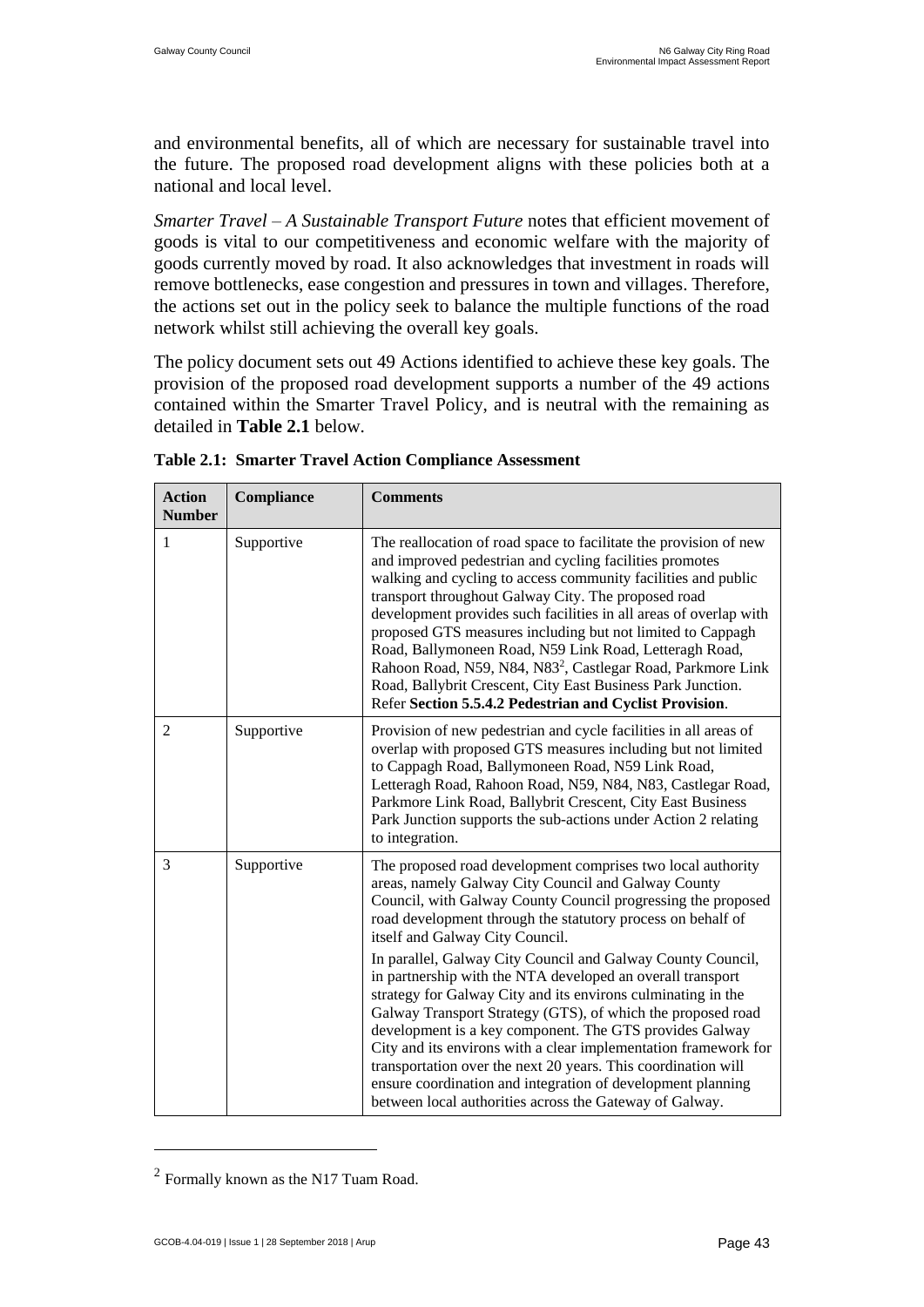| <b>Action</b><br><b>Number</b> | Compliance | <b>Comments</b>                                                                                                                                                                                                                                                                                                                                                                                                                                                                                                                                                                                                                                                                                                                                                                                                                                                                                                                                                                                                                                                                                                                                                              |
|--------------------------------|------------|------------------------------------------------------------------------------------------------------------------------------------------------------------------------------------------------------------------------------------------------------------------------------------------------------------------------------------------------------------------------------------------------------------------------------------------------------------------------------------------------------------------------------------------------------------------------------------------------------------------------------------------------------------------------------------------------------------------------------------------------------------------------------------------------------------------------------------------------------------------------------------------------------------------------------------------------------------------------------------------------------------------------------------------------------------------------------------------------------------------------------------------------------------------------------|
| 4                              | Supportive | The provision of the pedestrian and cycle facilities noted in<br>Action 1 above is supportive of Action 4 in promoting more<br>sustainable travel patterns, such as cycling and walking. The<br>provision of a dedicated bus lane on the N83 is supportive of<br>Action 4 in promoting more sustainable travel patterns. The<br>Parkmore Link Road links the Ballybrit and Parkmore Industrial<br>Estates and facilitates the interchange of bus routes servicing<br>these Industrial Estates thus increasing the level of provision of<br>public transport into the whole of the north eastern quarter of<br>the city. It also provides a shorter direct route with full<br>provision of appropriate infrastructure along the desire line for<br>both pedestrians and cyclists to the Industrial Estates of<br>Parkmore and Ballybrit.                                                                                                                                                                                                                                                                                                                                      |
| 5                              | Neutral    | The provision of the proposed road development will not impact<br>on e-working targets for the public sector. All existing<br>broadband and telephony services impacted by the proposed<br>road development will be reconnected to ensure no loss of<br>service.                                                                                                                                                                                                                                                                                                                                                                                                                                                                                                                                                                                                                                                                                                                                                                                                                                                                                                             |
| 6                              | Neutral    | The provision of the proposed road development will not impact<br>on establishment of e-working centres. All existing broadband<br>and telephony services impacted by the proposed road<br>development will be reconnected to ensure no loss of service.                                                                                                                                                                                                                                                                                                                                                                                                                                                                                                                                                                                                                                                                                                                                                                                                                                                                                                                     |
| 7                              | Supportive | The proposed road development does provide segregated safe<br>routes for pedestrians from the N59 at Bushypark to Letteragh<br>Road. It then connects to dedicated cycleways and footways on<br>the N59 Link Road South to the Gort Na Bró Link Road. These<br>cycleways and footways connect into the existing networks in<br>the area which feed four major secondary schools on<br>Threadneedle Road, Ballymoneen Road and Taylors Hill. This<br>link road also provides safe routes to connect the residential<br>areas of Letteragh Road to Rahoon Road thus avoiding the<br>existing circuitous route via Seamus Quirke Road. The<br>reduction in traffic volumes within Galway City will also assist<br>improving the safety within the city centre for vulnerable road<br>users and provide the platform for future enhancements to<br>pedestrian and cycle amenities as per the GTS.                                                                                                                                                                                                                                                                                |
| 8                              | Supportive | The proposed road development will provide dedicated safe<br>routes for vulnerable road users on the west of the city that<br>connects housing developments to the schools. Provision is also<br>made to connect the major business parks on the east of the city<br>by means of the Parkmore Link Road. The Parkmore Link Road<br>facilitates the interchange of bus routes servicing these<br>Industrial Estates supporting a modal shift to non-motorised<br>forms of transport for commuting to workplaces within the<br>whole of the north eastern quarter of the city. It also provides a<br>shorter direct route with full provision of appropriate<br>infrastructure along the desire line for both pedestrians and<br>cyclists to the Industrial Estates of Parkmore and Ballybrit. A<br>southbound bus lane, dedicated cycle lanes and pedestrian<br>facilities are provided on Ballybrit Crescent Road which<br>provide safe routes from Parkmore East Industrial Estate<br>through the Lynch Junction. All other signalised junctions<br>within the proposed road development provide facilities for<br>vulnerable road users to safely negotiate the junctions. |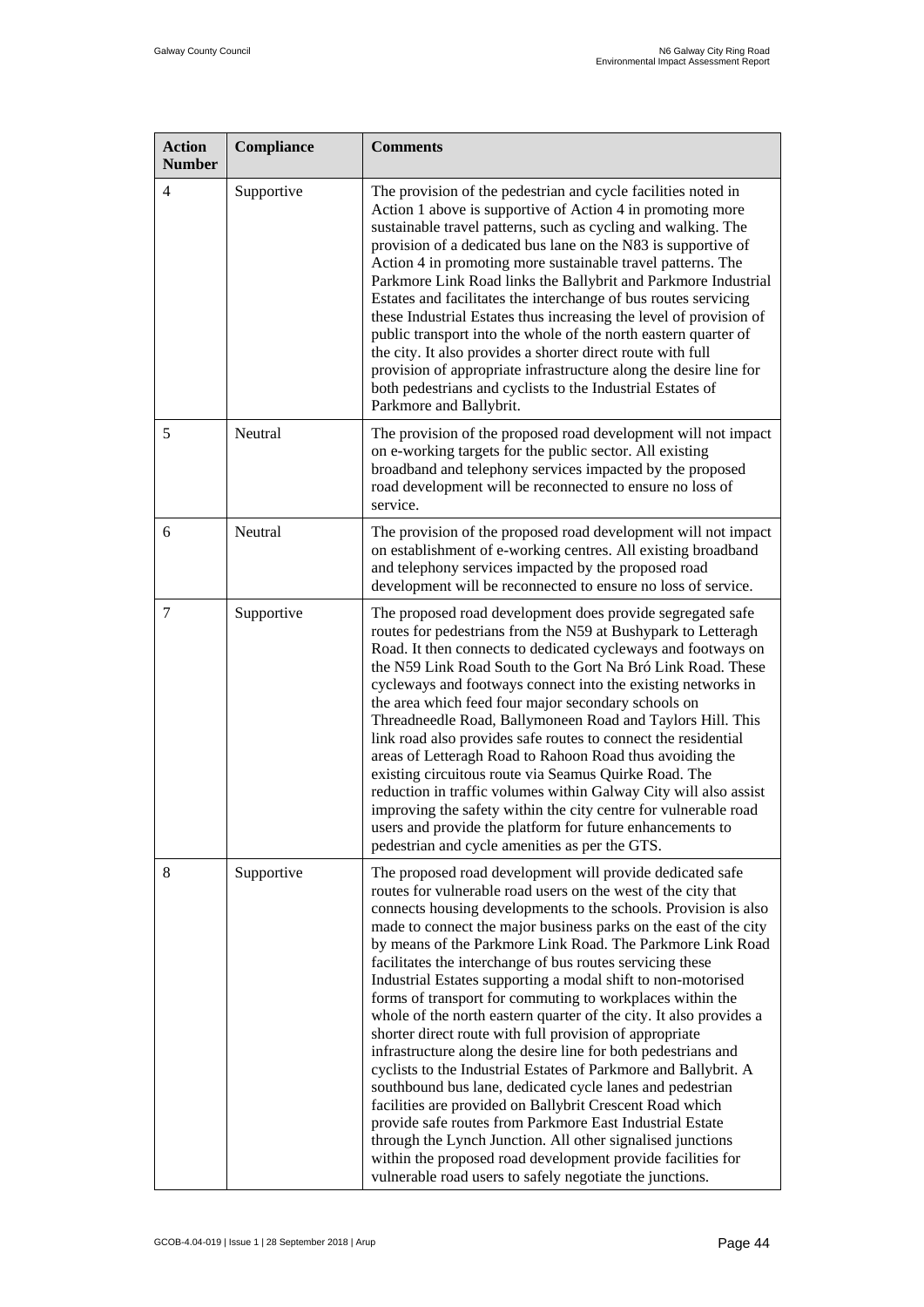| <b>Action</b><br><b>Number</b> | Compliance         | <b>Comments</b>                                                                                                                                                                                                                                                                                                                                                                                                                                                                                                                                                                                                                                                                                                                                                                                                                                                                                        |
|--------------------------------|--------------------|--------------------------------------------------------------------------------------------------------------------------------------------------------------------------------------------------------------------------------------------------------------------------------------------------------------------------------------------------------------------------------------------------------------------------------------------------------------------------------------------------------------------------------------------------------------------------------------------------------------------------------------------------------------------------------------------------------------------------------------------------------------------------------------------------------------------------------------------------------------------------------------------------------|
| 9                              | Supportive         | The provision of the proposed road development does not<br>actively promote personalised travel plans. However, it offers<br>the opportunity to individuals to reconsider their existing travel<br>patterns and move towards a more sustainable travel plan<br>especially in the Parkmore/Ballybrit area and in the western<br>suburbs of Knocknacarra/Rahoon/Westside. In addition, the<br>wider GTS supports such initiatives throughout the city centre.                                                                                                                                                                                                                                                                                                                                                                                                                                            |
| 10                             | Neutral/Supportive | The provision of the proposed road development will not impact<br>on the promotion of freight policy. There will be a reduction in<br>traffic volumes on the dedicated access route to Galway Port,<br>thus facilitating the efficient movement of goods to/from the<br>port. The reduction in congestion in Galway City and environs<br>will improve the efficiency of road based freight traffic.                                                                                                                                                                                                                                                                                                                                                                                                                                                                                                    |
| 11                             | Neutral            | The proposed road development will not impact on the<br>implementation of fiscal measures aimed at reducing car use.                                                                                                                                                                                                                                                                                                                                                                                                                                                                                                                                                                                                                                                                                                                                                                                   |
| 12                             | Supportive         | The provision of a dedicated bus lane on the N83 promotes<br>more sustainable travel patterns. The Parkmore Link Road<br>facilitates the interchange of bus routes servicing these<br>Industrial Estates. A southbound bus lane is provided on<br>Ballybrit Crescent Road to facilitate the bus route from<br>Parkmore East Industrial Estate through the Lynch Junction.<br>These combined measures increase the level of provision of<br>public transport into the whole of the north eastern quarter of<br>the city, into which combined workforce of 10,000 travel daily.<br>The provision of the proposed road development will reduce the<br>current congestion experienced in Galway City Centre and<br>facilitates the provision of a public transport corridor through<br>the city centre with public transport only allowed on the Salmon<br>Weir Bridge, Eglington Street and College Road. |
| 13                             | Supportive         | The provision of a dedicated bus lane on the N83 forms part of<br>the provision of a reliable bus service into the large urban area<br>of Galway City. The Parkmore Link Road facilitates public<br>transport between the Ballybrit and Parkmore Industrial Estates<br>and facilitates the interchange of bus routes servicing these<br>Industrial Estates, again ensuring a reliable public transport to<br>the north eastern quarter of the city. The provision of the<br>proposed road development will reduce the current congestion<br>experienced in Galway City Centre and facilitates the provision<br>of a public transport corridor through the city centre with public<br>transport only allowed on the Salmon Weir Bridge, Eglington<br>Street and College Road.                                                                                                                           |
| 14                             | Supportive         | The provision of the proposed road development supports the<br>action to provide a dedicated public transport route along the<br>N83 corridor, thus facilitating access from the rural area of<br>Claregalway to the city centre. The provision of the Parkmore<br>Link Road connects the Ballybrit and Parkmore Industrial<br>Estates and facilitates the interchange of bus routes servicing<br>these Industrial Estates, In the wider GTS measures, it is<br>envisaged to use this route to link to a future Park and Ride. A<br>southbound bus lane is provided on Ballybrit Crescent Road to<br>facilitate the bus route from Parkmore East Industrial Estate<br>through the Lynch Junction. In the wider GTS measures, it is                                                                                                                                                                     |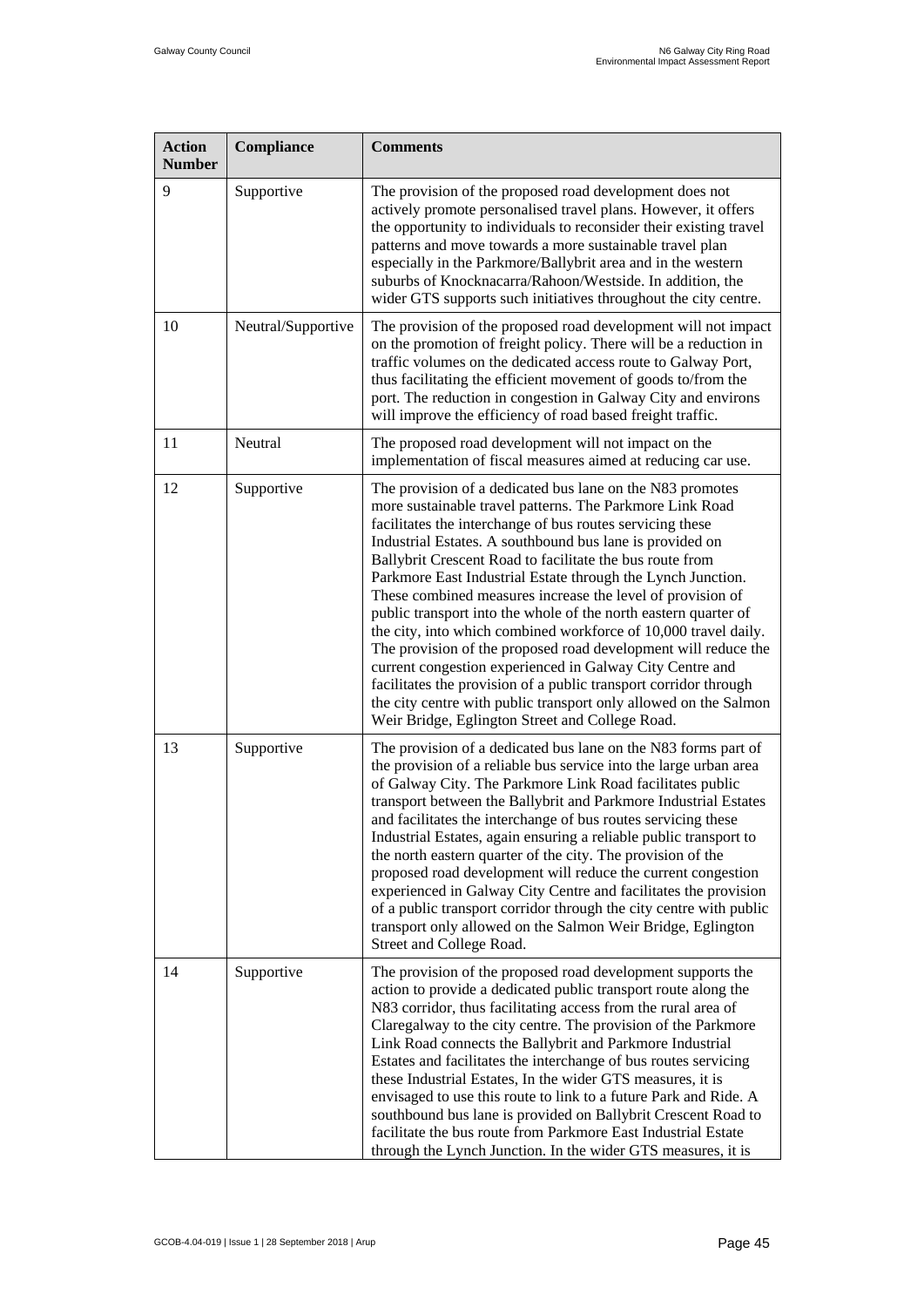| <b>Action</b><br><b>Number</b> | Compliance              | <b>Comments</b>                                                                                                                                                                                                                                                                                                                                                                                                                                                                                                                                                                                          |
|--------------------------------|-------------------------|----------------------------------------------------------------------------------------------------------------------------------------------------------------------------------------------------------------------------------------------------------------------------------------------------------------------------------------------------------------------------------------------------------------------------------------------------------------------------------------------------------------------------------------------------------------------------------------------------------|
|                                |                         | envisaged that this route could link to a future Park and Ride<br>site in the Coolagh Roundabout area.                                                                                                                                                                                                                                                                                                                                                                                                                                                                                                   |
| 15                             | Supportive              | The provision of the proposed road development supports<br>Action 15, through the provision of dedicated high quality safe<br>pedestrian and cycling facilities linking the residential areas and<br>employment areas. It will be possible to cycle from Cappagh<br>Road to Parkmore West Industrial Estate on a dedicated cycle<br>path, i.e. from the western city limits to the north-eastern city<br>limits. The reduction in traffic volumes in Galway City Centre<br>due to the transference of traffic to the new alignment will<br>afford the opportunity to improve the cycling infrastructure. |
| 16                             | Supportive              | The provision of the proposed road development supports<br>Action 16, through the provision of dedicated high quality safe<br>pedestrian facilities on the N59 Link Road North and South, the<br>Parkmore Link Road, Ballybrit Crescent Road and all the<br>signalised junctions. The reduction in traffic volumes in Galway<br>City Centre will afford the opportunity to further improve the<br>pedestrian infrastructure.                                                                                                                                                                             |
| 17                             | Neutral                 | The proposed road development does not utilise State owned<br>lands for the provision of walking and cycling facilities.<br>However, the walking and cycling facilities provided all link<br>into the greater strategy for walking and cycling in Galway and<br>environs which ultimately gives access to the wider greenway<br>network.                                                                                                                                                                                                                                                                 |
| 18                             | Neutral                 | The provision of the proposed road development will not impact<br>on the establishment of car sharing website and initiatives.                                                                                                                                                                                                                                                                                                                                                                                                                                                                           |
| 19                             | Neutral                 | The provision of the proposed road development will not impact<br>on the establishment of car club schemes.                                                                                                                                                                                                                                                                                                                                                                                                                                                                                              |
| 20                             | Neutral                 | The provision of the proposed road development will result in<br>reduced traffic volumes in Galway City Centre, thereby<br>facilitating the advancement of other schemes to give traffic<br>priority to other forms of motorised transport.                                                                                                                                                                                                                                                                                                                                                              |
| 21                             | Neutral                 | The provision of the proposed road development will not impact<br>on the implementation of integrated ticketing systems on the<br>public transport network.                                                                                                                                                                                                                                                                                                                                                                                                                                              |
| 22                             | Supportive              | The provision of the Parkmore Link Road and the bus lane on<br>Ballybrit Crescent Road facilitate the establishment of future<br>park and ride sites along major public transport modes. These<br>provisions form part of the overall plan for park and ride<br>facilities in the GTS.                                                                                                                                                                                                                                                                                                                   |
| 23                             | Supportive              | Signalised junctions are provided within the proposed road<br>development to enhance operational safety and performance and<br>to facilitate the efficient movement of all road users. Dedicated<br>crossing points for pedestrians and cyclists are provided at each<br>junction location. The traffic reductions in Galway City Centre<br>will afford the opportunity to improve the pedestrian priority at<br>the key junctions.                                                                                                                                                                      |
| 24                             | Neutral /<br>Supportive | The provision of the proposed road development will not impact<br>on the implementation of an on-line integrated journey planner.<br>The work on the development of the overall transport strategy                                                                                                                                                                                                                                                                                                                                                                                                       |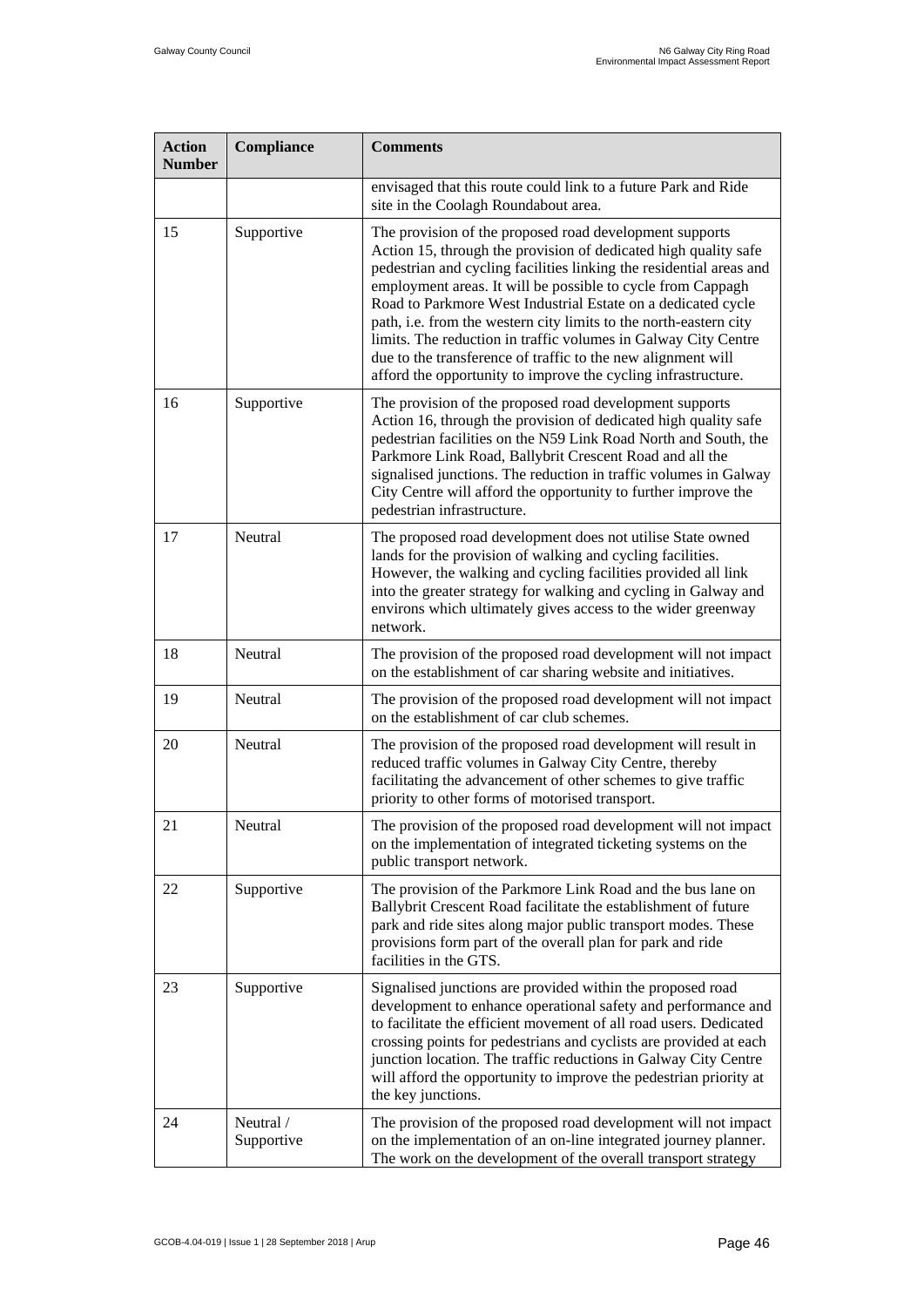| <b>Action</b><br><b>Number</b> | Compliance         | <b>Comments</b>                                                                                                                                                                                                                                                                                                                                                                                  |
|--------------------------------|--------------------|--------------------------------------------------------------------------------------------------------------------------------------------------------------------------------------------------------------------------------------------------------------------------------------------------------------------------------------------------------------------------------------------------|
|                                |                    | was managed by the National Transport Authority in parallel,<br>thus ensuring integration of all transport modes.                                                                                                                                                                                                                                                                                |
| 25                             | Supportive         | The proposed road development provides investment for new<br>dedicated, safe walking and cycling routes linking residential<br>areas to employment areas and the city centre. The reduction in<br>traffic volumes in the city centre will facilitated further<br>improvement to the pedestrian and cycling infrastructure within<br>the city centre.                                             |
|                                |                    | The proposed road development will provide economic benefits<br>through alleviation of the congestion and journey time<br>reliability.                                                                                                                                                                                                                                                           |
| 26                             | Neutral            | The implementation of the proposed road development will not<br>impact on the restructuring of the air navigation system in<br>Europe and Ireland.                                                                                                                                                                                                                                               |
| 27                             | Neutral            | The implementation of the proposed road development will not<br>impact on the public service obligation for regional air transport<br>services.                                                                                                                                                                                                                                                  |
| 28                             | Neutral            | The implementation of the proposed road development will not<br>impact on the maritime transport sector emissions.                                                                                                                                                                                                                                                                               |
| 29                             | Neutral            | There will be a reduction in traffic volumes on the dedicated<br>access route to Galway Port, thus facilitating the efficient<br>movement of goods to/from the port. The reduction in<br>congestion in Galway City and environs will improve the<br>efficiency of road based freight traffic.                                                                                                    |
| 30                             | Supportive         | The provision of the proposed road development will provide a<br>safer road for motorised traffic, removes traffic including heavy<br>goods vehicles from congested urban areas and facilitates the<br>reallocation of the existing road space for public transport and<br>non-motorised transport, thus supporting a mobility that is<br>efficient and is a safer environment for active modes. |
| 31                             | Neutral            | The implementation of the proposed road development will not<br>impact meeting the 10% target for Bio-fuels by 2020.                                                                                                                                                                                                                                                                             |
| 32                             | Neutral            | The implementation of the proposed road development will not<br>impact in meeting the 10% target for electric vehicle technology<br>by 2020.                                                                                                                                                                                                                                                     |
| 33                             | Neutral            | The implementation of the proposed road development will not<br>impact on the implementation of fuel efficient vehicle fleets in<br>the public sector.                                                                                                                                                                                                                                           |
| 34                             | Neutral            | The implementation of the proposed road development will not<br>impact on the implementation of VRT and Motor Tax systems.                                                                                                                                                                                                                                                                       |
| 35                             | Neutral            | The implementation of the proposed road development will not<br>impact the Sustainable Energy Ireland (SEI) initiatives to<br>introduce energy efficient technologies to the transport sector.                                                                                                                                                                                                   |
| 36                             | Neutral            | The implementation of the proposed road development will not<br>impact on efficient driving module of the national driver test<br>and implementation of on-board technologies to encourage eco-<br>driving behaviour.                                                                                                                                                                            |
| 37                             | Neutral/Supportive | The implementation of the proposed road development will not<br>impact the introduction of a Sustainable Travel and Transport                                                                                                                                                                                                                                                                    |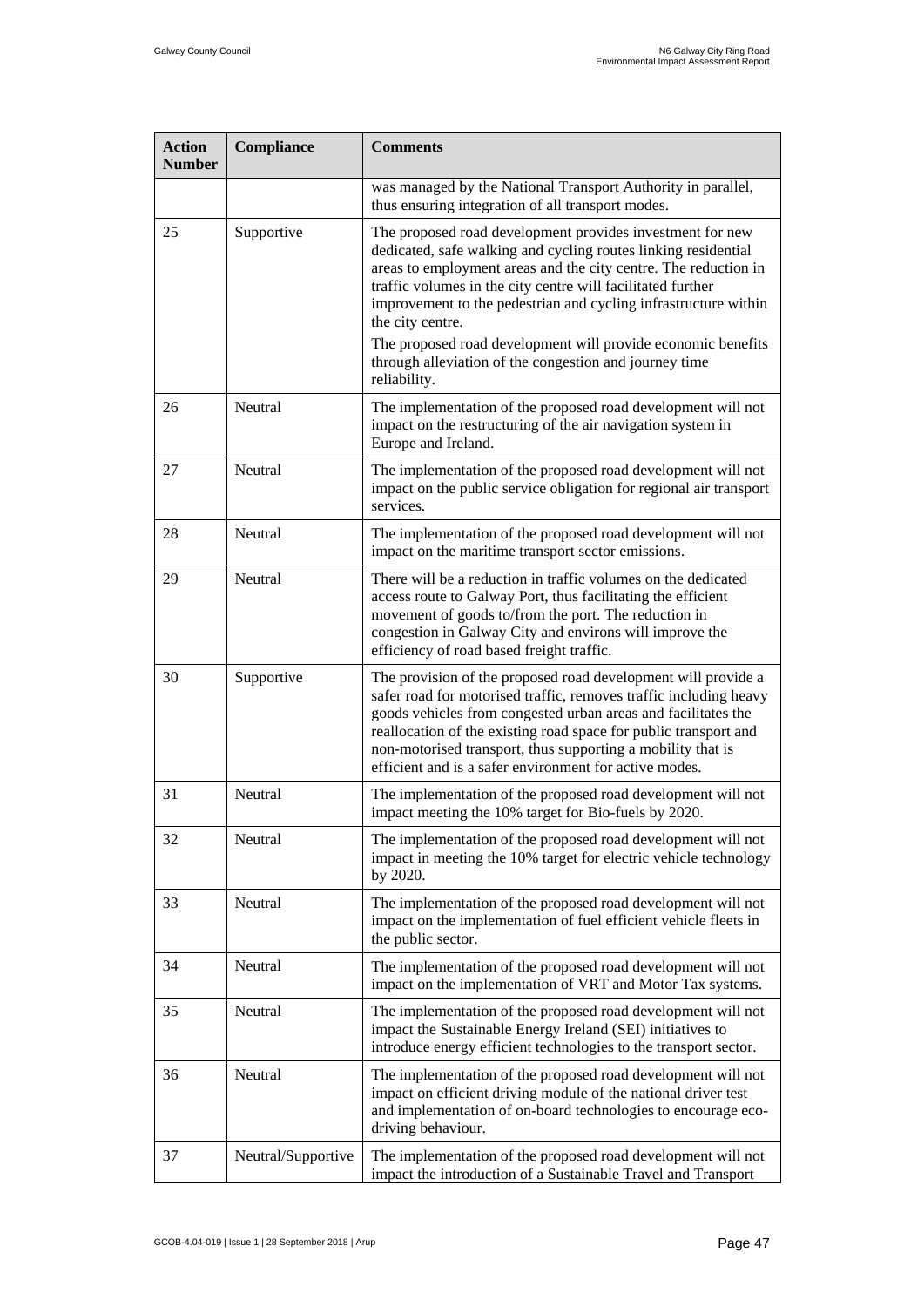| <b>Action</b><br><b>Number</b> | Compliance              | <b>Comments</b>                                                                                                                                                                                                                                                                                                                                                                                                                                                                                                     |
|--------------------------------|-------------------------|---------------------------------------------------------------------------------------------------------------------------------------------------------------------------------------------------------------------------------------------------------------------------------------------------------------------------------------------------------------------------------------------------------------------------------------------------------------------------------------------------------------------|
|                                |                         | Bill. The proposed road development will however support<br>sustainable modes of transport through the provision of new<br>pedestrian and cycle facilities and new bus lanes as part of the<br>development. It also facilitates the further public transport,<br>cycling and walking measures included in the overall GTS.                                                                                                                                                                                          |
| 38                             | Neutral                 | The implementation of the proposed road development will not<br>impact on the interdepartmental working group.                                                                                                                                                                                                                                                                                                                                                                                                      |
| 39                             | Neutral                 | The implementation of the proposed road development will not<br>impact on the establishment of the National Sustainable Travel<br>Office.                                                                                                                                                                                                                                                                                                                                                                           |
| 40                             | Neutral                 | The implementation of the proposed road development will not<br>impact on the establishment of the Dublin Transportation<br>Authority.                                                                                                                                                                                                                                                                                                                                                                              |
| 41                             | Neutral                 | The proposed road development will not impact on the strategy<br>of the Dublin Transportation Authority.                                                                                                                                                                                                                                                                                                                                                                                                            |
| 42                             | Supportive              | The proposed road development forms a key component of the<br>overall GTS, which is developed to achieve sustainable travel<br>and transport services in Galway City and environs. The<br>proposed road development assists in modal shift through the<br>provision of bus lanes and safe segregated pedestrian and cycle<br>facilities connecting residential areas and employment areas.                                                                                                                          |
| 43                             | Neutral                 | The proposed road development will not impact on the<br>sustainable transport initiatives between Northern Ireland and<br>the Republic of Ireland.                                                                                                                                                                                                                                                                                                                                                                  |
| 44                             | Supportive              | The proposed road development will assist in delivering a<br>modal shift of transport to more sustainable forms of transport<br>through the provision of bus lanes and dedicated, safe routes for<br>pedestrians and cyclists to access the employment centres,<br>education centres and residential areas, whilst also alleviating<br>congestion in Galway City Centre, affording the opportunity to<br>further improve facilities for road based public transport and<br>facilities for pedestrians and cyclists. |
| 45                             | Supportive /<br>Neutral | The proposed road development forms a key component of the<br>GTS which has been presented to the elected members and staff<br>of Galway City Council and Galway Council. The endorsement<br>of the GTS by the elected members is the basis to implement the<br>sustainable travel.                                                                                                                                                                                                                                 |
| 46                             | Neutral                 | The proposed road development will not impact on the<br>introduction of branding to support the concept of smarter<br>travel.                                                                                                                                                                                                                                                                                                                                                                                       |
| 47                             | Neutral                 | The proposed road development will not impact on the<br>introduction of fund to support innovative sustainable travel<br>projects.                                                                                                                                                                                                                                                                                                                                                                                  |
| 48                             | Supportive              | The results of the National Travel, Transport and Mobility<br>Household Survey 2012 were utilised in the development of the<br>NTA Western Regional Model. This model was used for the<br>multi-modal transport analysis undertaken for the proposed road<br>development to ensure that the travel patterns in the off-peak<br>periods are addressed in the model.                                                                                                                                                  |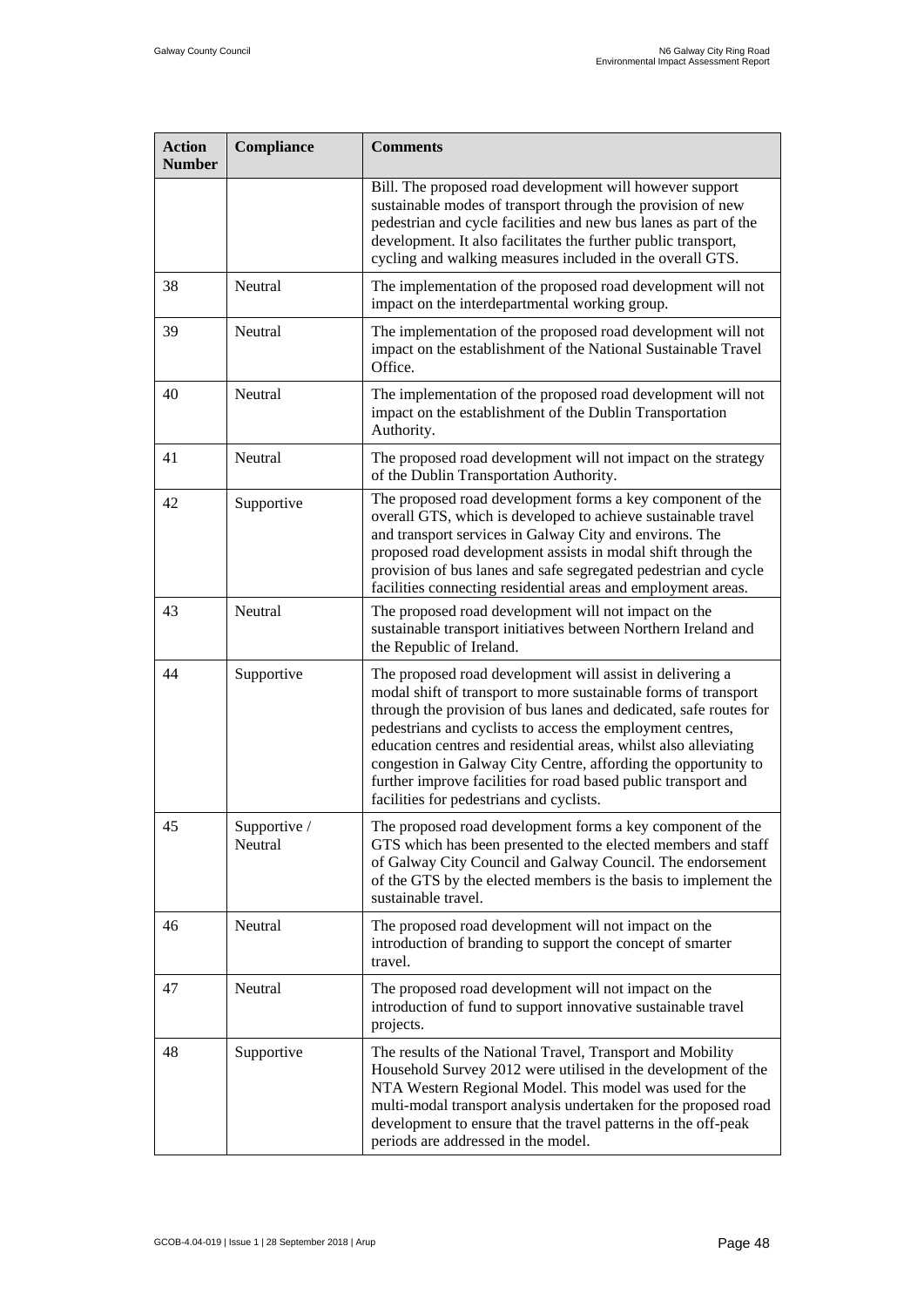| <b>Action</b><br><b>Number</b> | <b>Compliance</b> | <b>Comments</b>                                                                                                                  |
|--------------------------------|-------------------|----------------------------------------------------------------------------------------------------------------------------------|
| 49                             | Neutral           | The proposed road development will not have an impact on the<br>biennial reporting on the progress of the Smarter Travel Policy. |

### **2.3.3 Forfás Regional Competitiveness Agendas**

Forfás was Ireland's national policy advisory body for enterprise and science until 2014 when it was dissolved and integrated with the Department of Jobs, Enterprise and Innovation. Forfás' policy functions included the provision of independent and rigorous research, advice and support in the areas of enterprise and science policy. This work informed the Department of Enterprise, Trade and Employment and wider Government in its responses to the fast-changing needs of the global business environment.

In their suite of seven Regional Competitiveness Agendas (RCAs): *Overview, Findings & Actions of December 2009*, Forfás assessed how each region could strengthen its competitive environment in support of enterprise. The RCAs proposed specific actions to address barriers to development and focused efforts on realising the potential of each region. The N6 Galway City Outer Bypass (GCOB, 2006) is listed under Priority Actions for Physical Infrastructure in the West.

The additional Forfás publication of 2012, entitled *Overview of Main Infrastructure Issues for Enterprise*, was published post the publication of the Infrastructure and Capital Investment 2012-2016 (November 2011). It noted the need to develop smarter solutions to leverage the significant investments already made and improve our competitiveness and a *Galway ring road* is listed as a priority:

*"Given the limited capital resources available in the short to medium term, it is critical that we prioritise investment that will support economic recovery and sustainable growth. These include the completion of the Cork and Galway ring roads and two short sections of the Atlantic Corridor (Galway - Limerick-Cork) which will improve the mobility of people and goods in and between Ireland's main regional cities. Improving public transport in the main cities is critical to enhance mobility for all urban transport users."*

This was subsequently continued through to the *Building on Recovery: Infrastructure and Capital Investment Plan 2016-2021* produced by the department of Public Expenditure and Reform, as referenced above at **Section 2.3.1**.

The proposed road development is identified as a project at a national level which is necessary to support economic recovery and sustainable growth because of its ability to improve mobility of people and goods into and out of Galway, and is vital to the economic recovery of the Western Region as a whole. This is further detailed in **Chapter 3, Need for the Proposed Road Development**.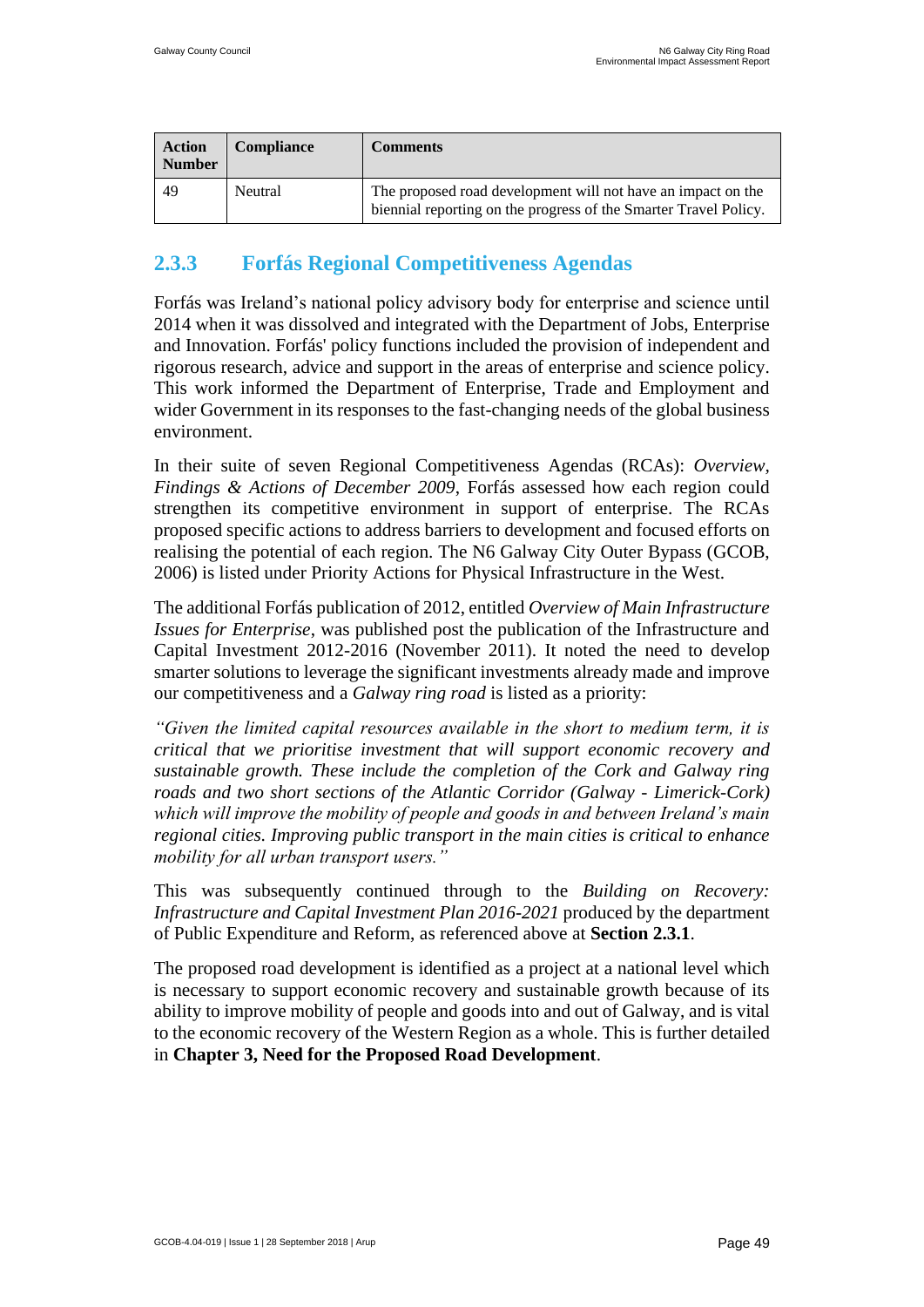### **2.3.4 National Planning Framework**

The National Planning Framework now represents the overarching national planning policy document, of direct relevance to the planning functions of regional and planning authorities, including An Bord Pleanála and from the 16 February 2018 it replaces the National Spatial Strategy (NSS).

The National Planning Framework (NPF), together with the new ten-year National Development Plan, are jointly named *Project Ireland 2040: Building Ireland's Future* and will provide the framework for future development and investment in Ireland. It is the overall Plan from which other, more detailed plans will take their lead, hence the title, National Planning 'Framework', including city and county development plans and regional strategies. The National Planning Framework will be a tool to assist the achievement of more effective regional development. The National Planning Framework also has statutory backing.

The National Planning Framework (NPF) focuses on ten strategic outcomes:

- Compact Growth
- Enhanced regional accessibility
- Strengthened Rural Economies and Communities
- Sustainable Mobility
- A strong economy, supported by Enterprise, Innovation and Skills
- High quality international connectivity
- Enhanced amenity and heritage
- Transition to a low carbon and climate resilient society
- Sustainable management of water and other environmental resources
- Access to quality childcare, education and health services.

#### (Ref: *Project Ireland 2040, Building Ireland's Future*).

The objectives of the NPF will be applied on a regional basis through statutory Regional Spatial and Economic Strategies (RSESs), see **Section 2.4.1.1** below. The RSESs must accord with the NPF and in turn, local authority development plans which address further detailed local matters, must be in accordance with the RSESs.

Section 2 of the NPF sets out the strategy to plan for population and economic growth. The NPF supports as a key element of the strategy "*ambitious growth targets to enable the four cities of Cork, Limerick, Galway and Waterford to each grow by at least 50% to 2040 and to enhance their significant potential to become cities of scale*." (NPF Section 2.2). It further sets national policy objectives arounds population and employment growth.

Section 3.3 of the NPF focuses on the Northern and Western Region. It focuses on Galway as one of the country's five main cities and as a key driver for the west of Ireland. The NPF states that Galway needs to "*address recent growth legacy issues and build on key strengths including a world class med-tech cluster, third level institutions embedded within the City, a vibrant arts and cultural scene, year round*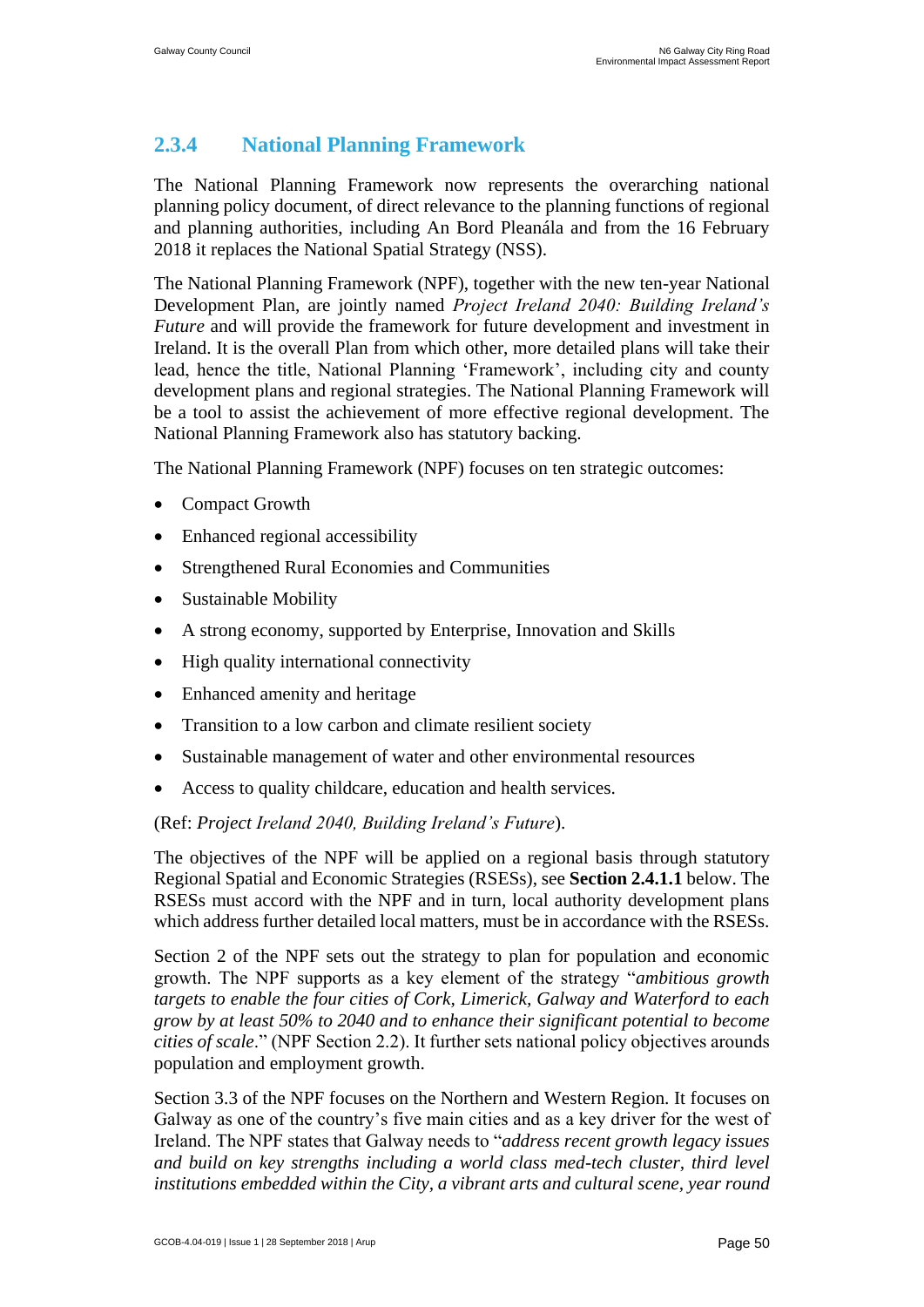*tourism and an attractive natural setting*". It states that *"challenges to be addressed include housing choice and affordability, transport / mobility and urban quality, especially outside the core-city centre area*". The NPF targets a population growth to 2040 of 40,000-45,000 people for Galway City and Suburbs, to achieve a total population of at least 120,000 total population (Table 2.1 NPF).

"*Key future growth enablers*" set out for Galway include:

- Progressing the sustainable development of new greenfield areas for housing and the development of supporting public transport and infrastructure, such as at Ardaun
- Improving sustainable transport links
- Provision of a Citywide public transport network (The National Development Plan 2018-2027 states that the Bus Connects network of five high performing cross-city routes will be delivered in Galway)
- Development of a strategic cycleway network
- Delivery of the Galway City Ring Road

"*Enhanced Regional Accessibility"* is one of the National Strategic Outcomes in the NPF. This seeks enhanced connectivity between centres of population and improved accessibility to the northern and western region, and seeks to advance orbital traffic management solutions including the proposed road development to achieve these objectives.

The National Development Plan 2018-2027 seeks the delivery of major national infrastructure projects in the interest of regional connectivity and names the N6 Galway City Ring Road as one such major project (Section 1.7 and 5.2).

The proposed road development is situated within this national planning framework as a key growth enabler for Galway City and the western region.

#### **2.3.4.1 National Spatial Strategy 2002-2020**

The National Spatial Strategy (NSS) 2002 to 2020 was a twenty-year national planning framework designed to deliver more balanced social, economic and physical development between regions. The NPF replaced the NSS on the 16 February 2018. The NPF builds on many of the objectives of the NSS particularly the strategy that the main cities and surrounding hinterlands of Cork, Galway, Limerick and Waterford can deliver more balanced growth to the regions, to counterbalance the growth of the Dublin region.

The NSS provided the policy framework for all regional and local plans, including the Regional Planning Guidelines for the West Region (referenced below), which are to be replaced by the Regional Spatial and Economic Strategies (RSES) for each of the three new regions of the Northern & Western Region (relevant to Galway), the Midland & Eastern Region, and the Southern Region, under the NPF In the absence of the RSES for the Northern and Western Region, it is considered that the framework which the NSS provides for the Regional Planning Guidelines for the West Region (see Section 2.4.1 below), and consequently for the Galway City and Galway County Development Plans, should be referenced. This is captured in **Plate**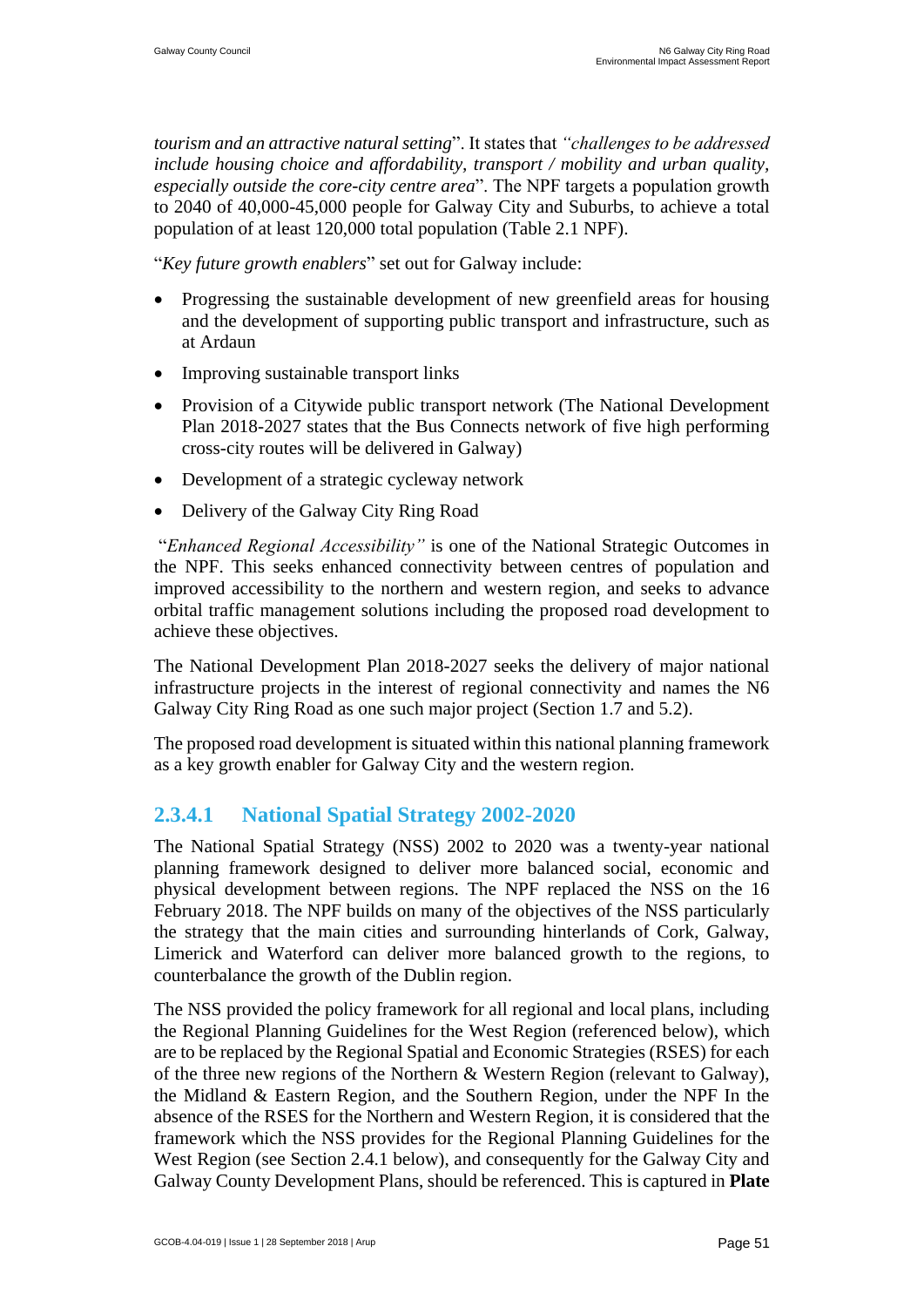**2.2** below which sets out the framework structure for the West Region in terms of urban-rural structure, transport connectivity, infrastructure provision etc. which has been reflected in the regional and city/county level plans. With regard to the proposed road development, this extract from the NSS shows the national transport corridor extending from the existing N6 on the east of Galway City across the River Corrib to the west of Galway in order to serve Connemara and Galway County.

The goal in all of the NSS was that this spatial restructuring would lead to:

 *strategically placed, national scale urban areas, acting as gateways, which individually and in combination will be key elements for delivering a more spatially balanced Ireland and driving development in their own regions*

(reference Section 3.1 of NSS).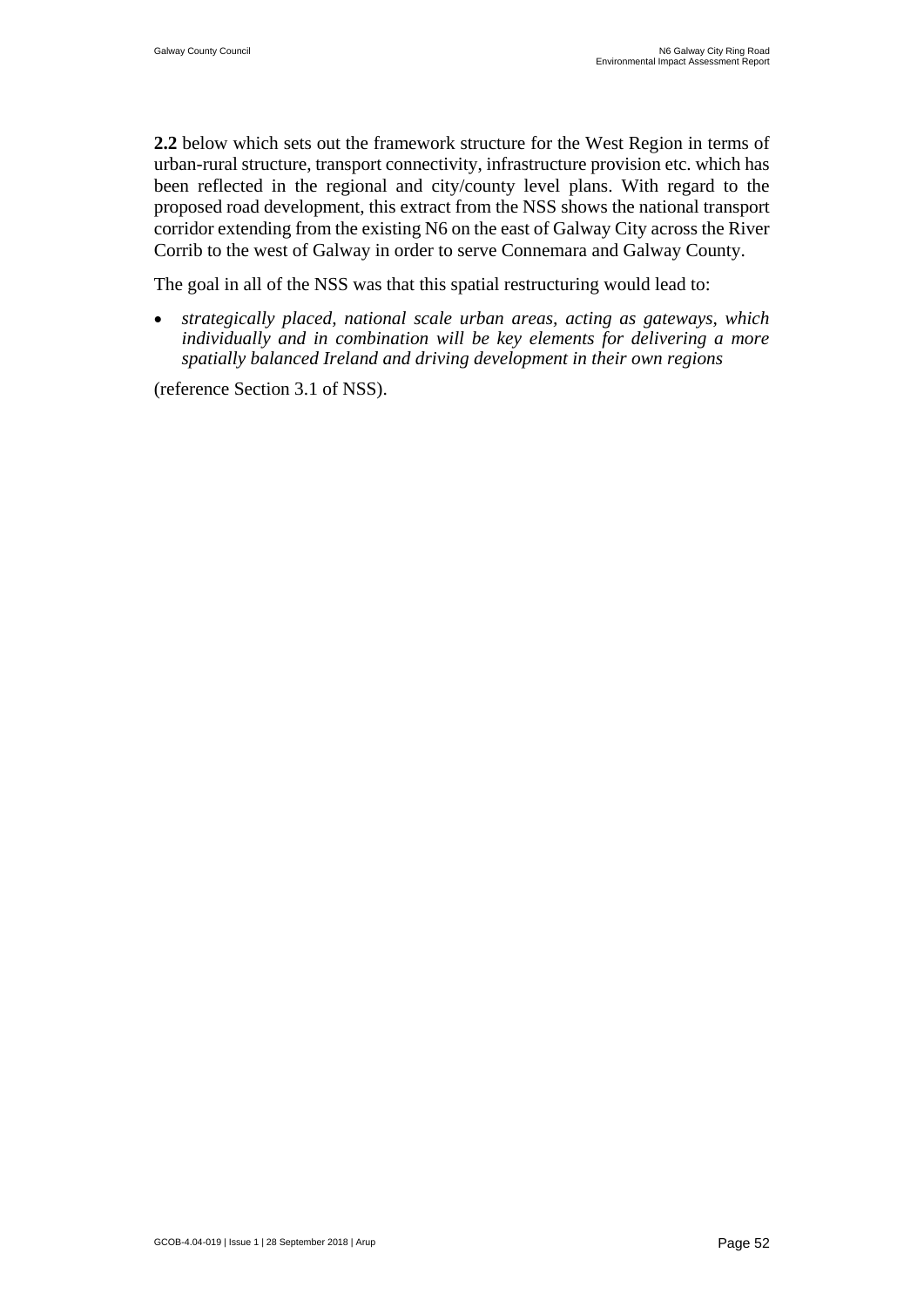#### **Plate 2.2: National Spatial Strategy – West Region**

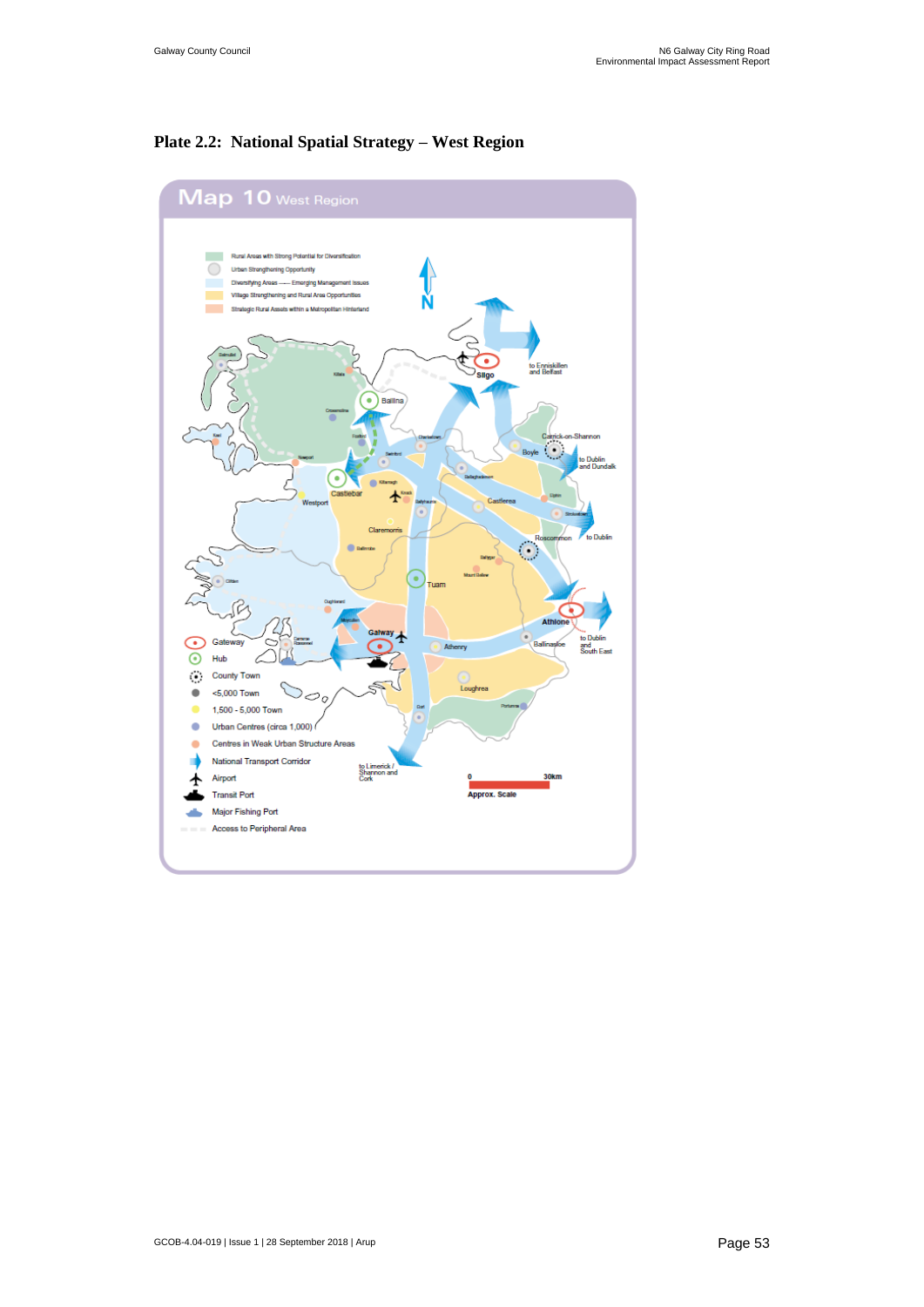### **2.3.5 Climate Change Act 2015**

The Climate Action and Low Carbon Development Act 2015 provides for the establishment of a national framework with the aim of achieving a low-carbon, climate-resilient, and environmentally sustainable economy by 2050. The Act provides the tools and structures to transition towards a low-carbon economy and it anticipates that it will be achieved through a combination of:

- a national mitigation plan (to lower Ireland's level of greenhouse gas emissions)
- a national adaptation framework (to provide for responses to changes caused by climate change)
- tailored sectorial plans (to specify the adaptation measures to be taken by each Government ministry)

The Act obliges "relevant" bodies to have regard to the following factors in the performance of their functions:

- the most recent approved national mitigation plan
- the most recent approved national adaptation framework and approved sectorial adaptation plans
- the furtherance of the national transition objective
- the objective of mitigating greenhouse gas emissions and adapting to the effects of climate change in the State

The Act also provides for the establishment of an independent national expert advisory council on climate change which was formally established on 18 January 2016. The heads of the Environmental Protection Agency, the Sustainable Energy Authority of Ireland, Teagasc and the Economic and Social Research Institute are members of the Advisory Council.

The functions ofthe AdvisoryCouncil are to advise and make recommendations to the Minister and the Government in relation to matters such as the preparation of a national mitigation plan, a national adaptation framework, a sectoral adaptation plan, or any policy that is proposed to be submitted to the Governmentfor approval inrelationtothe reduction of greenhouse gas emissions and adaptation to the effects of climate change in the State.

The Advisory Council is required to conduct an annualreview ofthe progress made during the previous year in achieving greenhouse gas emissions reductions and furthering a transition to a low-carbon, climate-resilient and environmentally sustainable economy. The Advisory Council is to produce an annual report on its findings and recommendations stemming from its annual review.

The proposed road development supports the principles of the Climate Action and Low Carbon Development Act 2015 in so far as it provides the necessary strategic infrastructure which has sufficient capacity to cater for the traffic needs of Galway and its environs which in turn reduces bottle necks and congestion within the city itself, even allowing for any increased traffic generated by the proposed road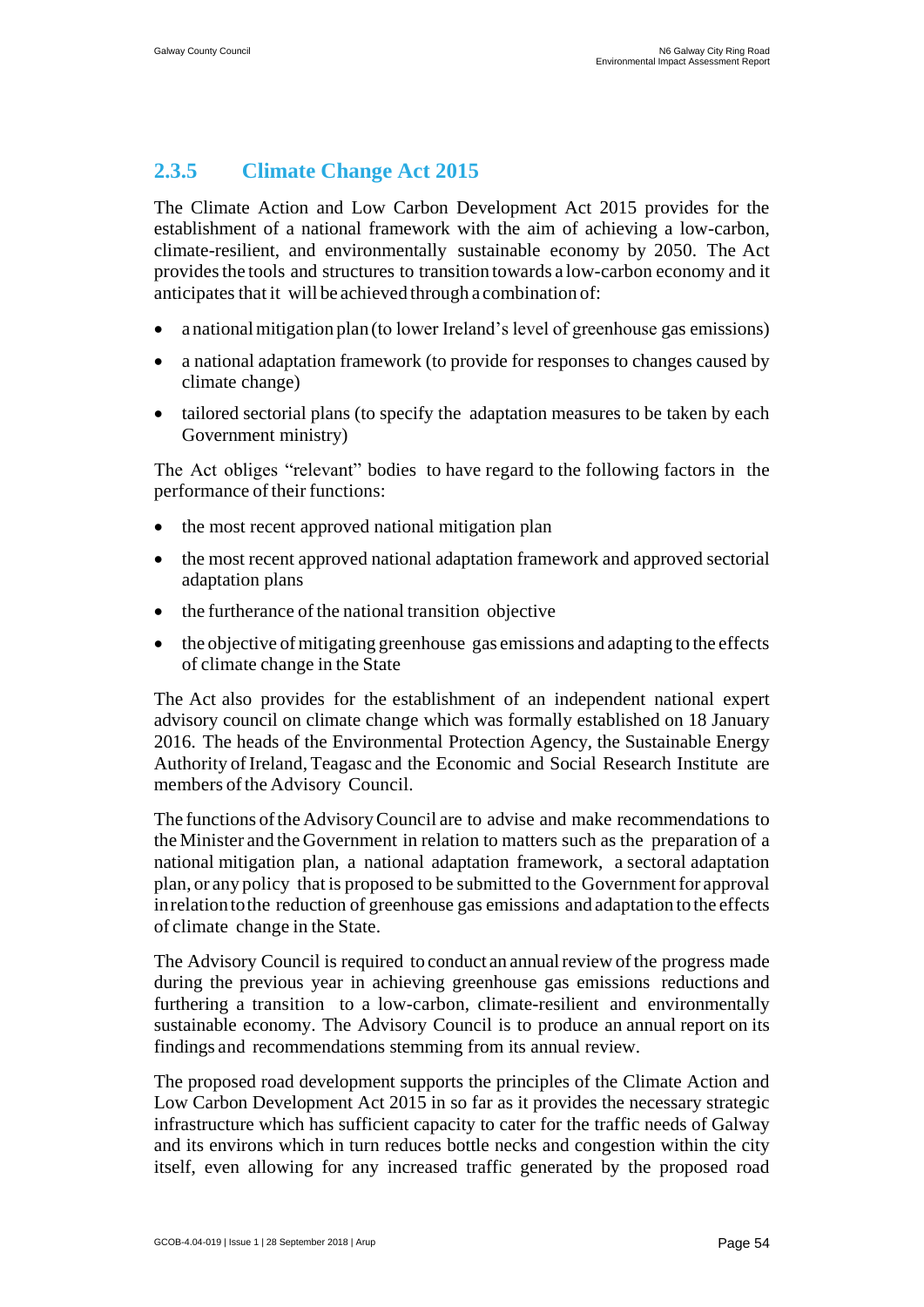development. The proposed road development with the GTS measures in place results in a 16% increase in modal shift to public transport at Design Year when compared with the Do Minimum scenario, i.e. the non-scheme scenario. Essentially this means that vehicle trips are removed from the existing traffic and these passengers become public transport users, all of which is a benefit to reducing emissions. Every shift, however small, from the private vehicle to public transport or walking or cycling is a positive and is a gain in terms of climate action. Therefore, as the proposed road development facilitates the effective implementation of the Galway Transport Strategy it is supporting the principles of the Climate Action and Low Carbon Development Act 2015, even allowing for any increased traffic generated by the proposed road development.

An appraisal of the proposed road development under the heading of Climate is included in **Chapter 16, Air Quality and Climate**.

#### **2.3.6 National Mitigation Plan 2017**

The first National Mitigation Plan was published in July 2017 by the Department of Communications, Climate Action and Environment. The Plan is designed to be a whole-of-Government approach to tackling greenhouse gas emissions, particularly, in the key sectors i.e. electricity generation, the built environment, transport and agriculture. The objective of this Plan is to transition Ireland to a low carbon, climate resilient and environmentally sustainable economy by 2050.

The National Mitigation Plan recognises the inter-relationship between settlement patterns, transport and land use planning, and seeks solutions to effectively meeting travel demand in a manner that avoids congestion and limits transport emissions.

As set out in **Section 2.3.5** above the proposed road development facilitates the effective implementation of the Galway Transport Strategy and in doing so it is supporting the principles of the National Mitigation Plan, even allowing for any increased traffic generated by the proposed road development.

An appraisal of the proposed road development under the heading of Climate is included in **Chapter 16, Air Quality and Climate**.

### **2.3.7 National Action Plan for Social Inclusion (2007-2016) and Update 2015-2017**

The National Action Plan for Social Inclusion 2007 – 2016 (NAPinclusion) identified a wide range of targeted actions and interventions to achieve the overall objective of reducing consistent poverty.

The plan prioritised 12 high level goals and identified up to 150 actions across Departments and agencies with a remit in social policy, as part of a strategic approach to make a decisive impact on poverty over the period to 2016.

Relevant goals and actions set out in the NAP inclusion which reference improved accessibility for all sectors of the community, include improvements to public transport (section 3.1 Vision), improved access to public transport (section 5.6.3,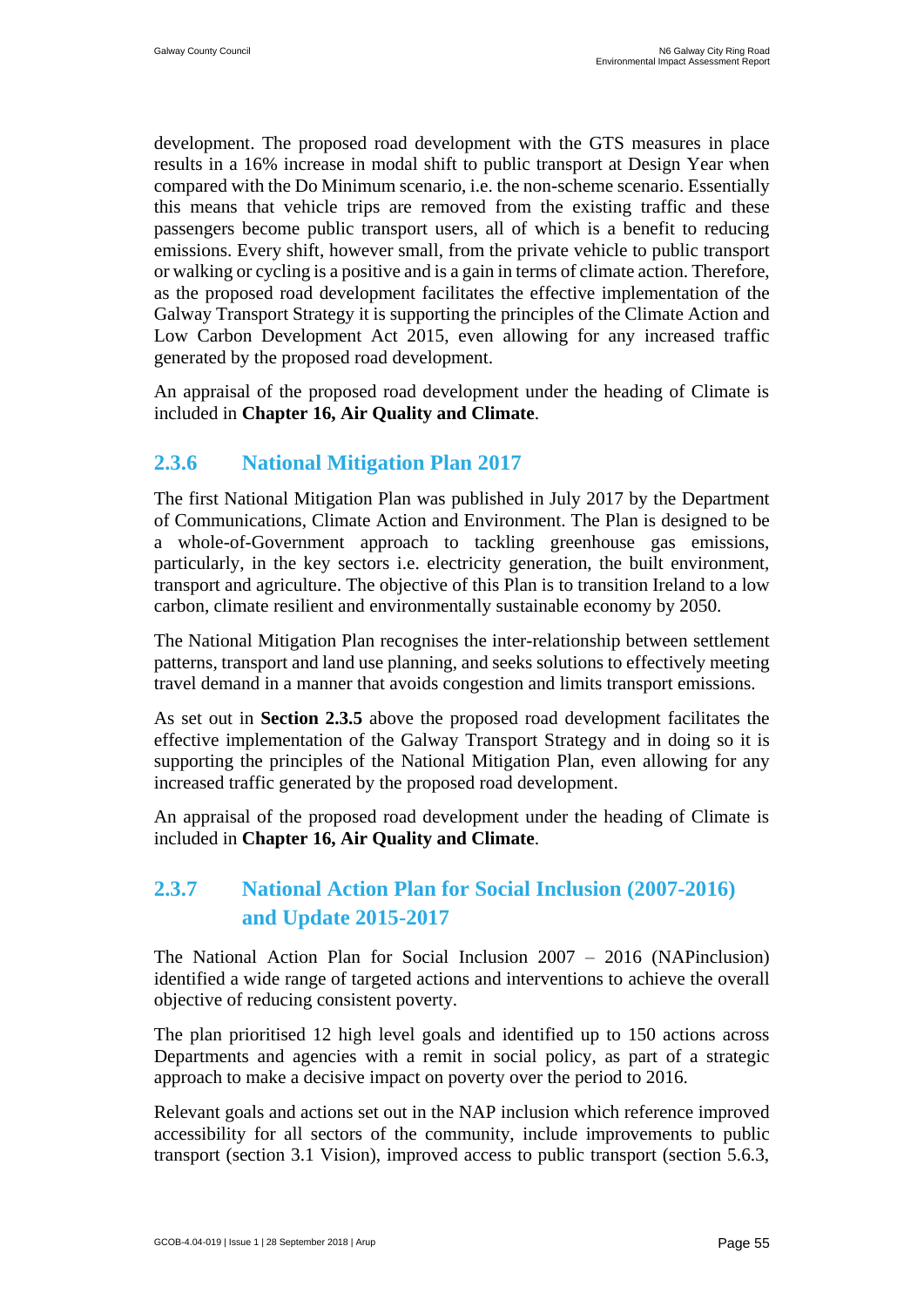Section 4.1 Vision, Section 5.1 Vision), access to buildings and infrastructure (section 5.6.2), improvements to rural transport provision (section 6.3.7).

As a result of dynamics in economic, social and political contexts, certain NAPinclusion goals and actions became out of date or less relevant. Current priorities and policies indicated that updating of NAPinclusion for its remaining two years 2015-2016 was required and an extension of one year to the Plan to coincide with other related Strategy reviews at Government level. This updating process was carried out as a transitional measure pending a full review of NAPinclusion in 2017.

The proposed road development will provide the necessary infrastructure for strategic traffic accessing Galway and the Western Region. It will also enable other public projects be realised and facilitates the effective implementation of the Galway Transport Strategy which includes improved public transport, walking and cycling measures for Galway City and its environs. This is further detailed in **Chapter 3, Need for the Proposed Road Development**.

# <span id="page-22-0"></span>**2.4 Regional Policies, Guidance and Objectives**

# **2.4.1 Regional Planning Guidelines (RPGs) for the West Region (2010-2022)**

The *Regional Planning Guidelines (RPGs) for the West Region 2010 – 2022* (adopted 2010) set out the planned direction for growth for the West Region, within which Galway County and City is located, up to 2022 by giving regional effect to national planning policy under the National Spatial Strategy (NSS). The RPGs inform and direct the City and County Development Plans of each of the Councils in the West Region, comprising Galway City and Galway County, Roscommon, Mayo.

The RPGs recognise that the West Region has a significant and valuable resource in its natural heritage environment with a wide variety of species and habitats of local, national and international importance, the extent of which enhances the quality of life but also represents a real challenge in achieving sustainable development.

The RPGs acknowledge that the West Region has experienced difficulties in the past due to its peripheral location along the Atlantic seaboard and on the periphery of the EU. For the West Region to achieve critical mass and growth and ultimately offer an alternative development corridor to the east coast corridor, strong communication links are required to achieve this through well-developed road, rail and air links as they are key stimuli for 'corridor' growth.

Section 3.5.2 of the RPGs, sets out specifically the need for a reduction in transport costs by improving the road networks particularly the *M6 and potential Galway Outer Bypass* as part of the economic development of the region. Section 5.2.1 of the RPGs outlines the necessary road priorities for the Region, including the *Galway City Outer Bypass*.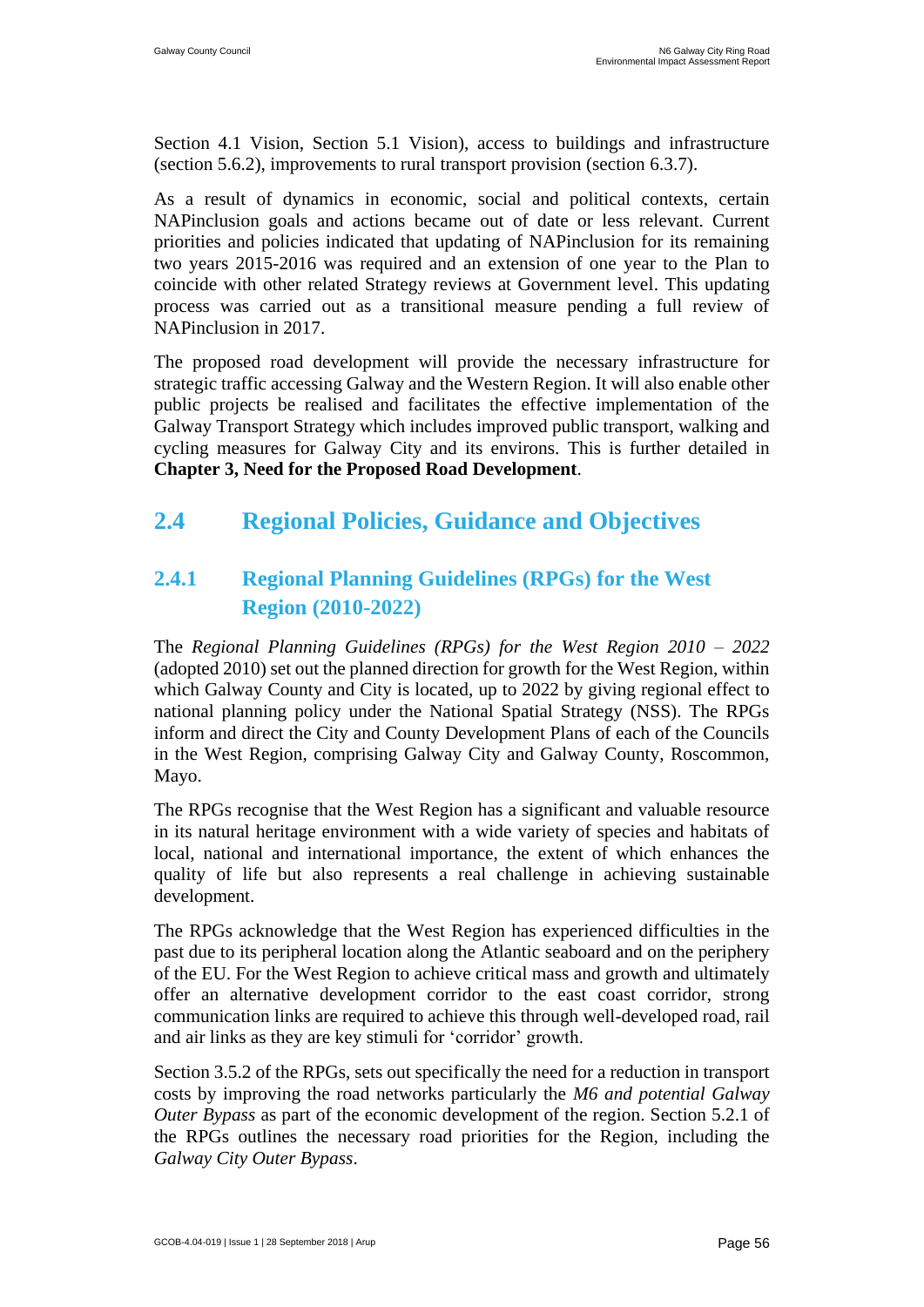As outlined above, the proposed road development is necessary to support economic recovery and sustainable growth of the Western Region as a whole which is of overriding public interest at a national level as the country moves towards sustainable growth and recovery.

#### **2.4.1.1 New Regional Assemblies**

Three new Regional Assemblies came into being on 1 January 2015, namely the Northern & Western (relevant to Galway), the Midland & Eastern and the Southern Regional Assemblies, following on from the enactment of the Local Government Reform Act 2014 and Putting People first – Action Programme for Effective Local Government. Galway and the West Region has been subsumed into the Northern & Western Regional Assembly.

At the same time as the publication of the draft National Planning Framework in November 2017, three Regional Assemblies of all 31 local authorities across the country began the preparation of new Regional Spatial and Economic Strategies (RSESs), framed in the light of the NPF but extending its approach at more detailed levels to shape local planning and economic development in each local authority area.

Each Regional Assembly published an Issues Paper for public consultation (submissions made by 16 February 2018). Key spatial and economic issues to be addressed are set out in the Northern & Western Regional Assembly (NWRA) Issues Paper, with reference to the National Planning Framework. These include issues such as location of development, provision of infrastructure including transportation, provision of educational and healthcare facilities, economic development and regional economic performance.

A key focus for the RSES will be the preparation of a co-ordinated Metropolitan Area Strategic Plan (MASP) for Galway (and potentially for other identified urban locations). The MASP will be provided with "*statutory underpinning to act as twelve-year strategic planning and investment frameworks for the city metropolitan areas*". The purpose of the MASP will be "*to provide high level long term strategic development focus on areas such as the identification of strategic growth areas, infrastructure (particularly transport and water services), regeneration, the location of housing and employment and metropolitan scale amenities such as regional parks and cycle networks."* (see section 2.1.1 of the NWRA Issues Paper).

The RSES also seeks to enhance regional performance by identifying regional strengths and opportunities and identifies the Region's strong employment base, both multi-national operations and SMEs, and the Region's strong educational base, (NUIG identified as ranked in the top 1% of global universities). It also identifies the Region's "*internationally important environmental assets*", and the "*desire to protect these assets for the value they contribute*" to the lifestyle and economy of the Region (acknowledged as important to tourism), as well as for their intrinsic value (see sections 3,4, and 5 of the Issues Paper).

Among the "Critical Enabling Infrastructural priorities" for the Region identified by the NWRA as being "*crucial to the ability*" of the major urban centre's to harness potential and "*act as Regional drivers*" are the completion of the N6 Galway City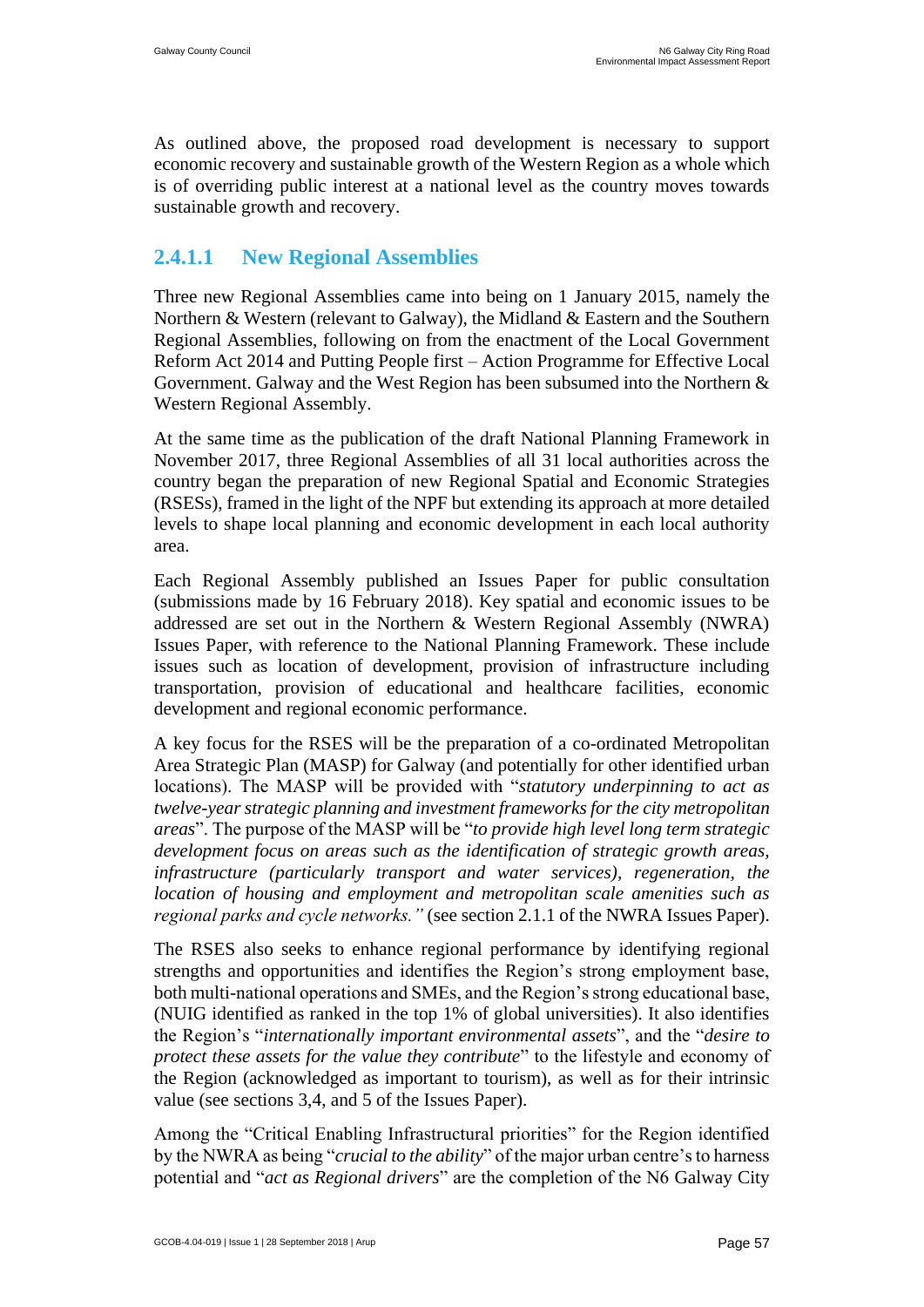Ring Road, and the full implementation of the Galway Transportation Strategy (see section 6.3 of the Issues Paper).

The NWRA Issues Paper recognises the proposed road development as critical to the spatial and economic success of the Region.

# <span id="page-24-0"></span>**2.5 Local Policies, Guidance and Objectives**

The proposed road development passes through two local authority areas – Galway City Council and Galway County Council.

Both Galway City and County Councils are committed to intensifying public transport delivery and usage to deliver growth and improve quality of life in Galway. Both the Galway City Development Plan 2017-2023 and Galway County Development Plan 2015-2021 support the proposed N6 GCRR as part of the GTS which is the overall transport strategy.

# **2.5.1 Galway Transport Strategy (GTS) 2016**

Galway City Council and Galway County Council, in partnership with the National Transport Authority (NTA), prepared a Galway Transport Strategy which aims to address the current and future transport requirements of Galway City and its environs, including Bearna, Oranmore, Moycullen and Claregalway. The NTA are the national body responsible for public transport and are fully committed to the delivery of a sustainable transport solution for Galway City and its environs. As Galway City and its environs continue to develop as the principal economic centre serving the West of Ireland, there is a critical need to address the transportation issues facing the city and surrounding areas, and to underpin future growth by establishing a long-term strategy for transport to, across, within and around the city.

While Galway has a compact walkable core, outside of the city centre, the suburbs have developed as a succession of low density residential and employment areas, which has led to a predominance of private car usage as a means of travel. As a result, the transport difficulties currently experienced across the city, particularly at peak travel times, are having a significant effect on the quality of life of residents, and are also impacting on the economic functionality of the city.

The Galway Transport Strategy (GTS) consists of a number of proposed measures combined under an overall vision "*to create a connected city region driven by smarter mobility*". The GTS builds on previous transport studies carried out for the Galway Region, and sets out an overview of the proposed actions and measures for implementation, covering infrastructural, operational and policy elements (as an 'Integrated Transport Management Programme'). These consolidated proposals will provide Galway City and its environs with a clear implementation framework over the next 20 years and will be used to secure funding to deliver projects in a phased manner based on priority needs. Ultimately, the GTS will underpin the objectives of the current and future Galway City and Galway County Development Plans.

The major components proposed under the GTS comprise: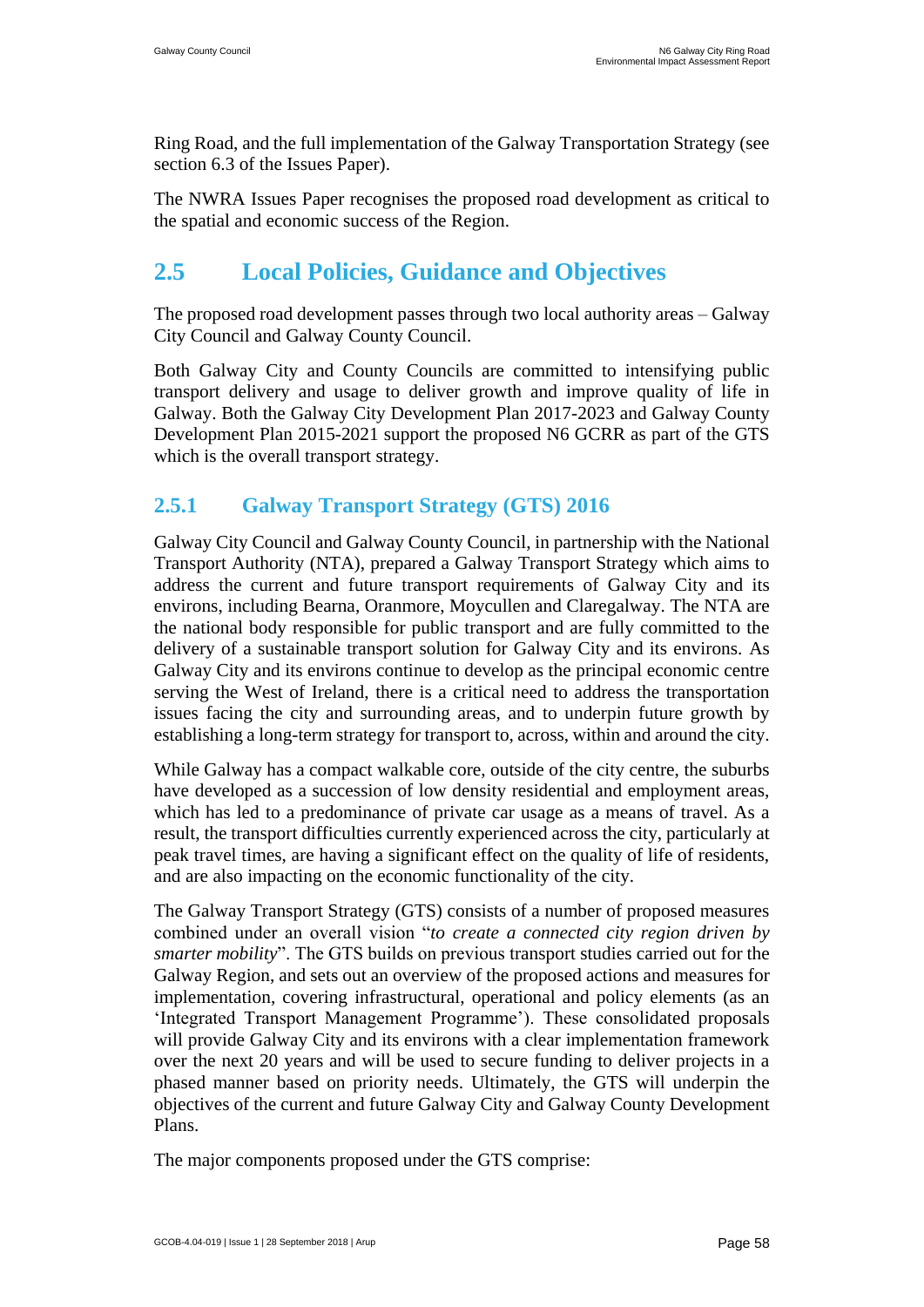- changes to the traffic network, including provision of a new cross-city link public transport corridor, and the N6 Galway City Ring Road (the proposed road development), and reallocation of road space to prioritise walking, cycling, public transport
- an enhanced local public transport network and regional public transport service focused on an enhanced, integrated high quality bus service
- provision of the Bearna Greenway, the Galway City to Oranmore Cycleway (part of the Galway to Dublin Cycleway) and the Galway to Oughterard Greenway
- a range of other additional cycling, pedestrian and public realm improvements including increased options for cycling in and across the city centre, improved pedestrian facilities, pedestrian prioritisation and way finding and legibility
- complementary measures including education and behavioural change measures and continued investment in Intelligent Transport Solutions (ITS) to increase efficiency, safety and co-ordination across transport networks (Smarter Mobility), and further emphasis on land use and transport integration

The proposed road development represents a key element of the GTS in planning for the future transport requirements of Galway City and its environs. The GTS, incorporating the N6 GCCR, will allow the city to 'breathe' again.

It provides an additional crossing of the River Corrib, thus facilitating the reduction of congestion on city centre roads, and allows the reallocation of road space in the city network to non-private car modes of transport, thereby improving the attractiveness of non-car modes of transport in the city for short and medium distances. This is further detailed in **Chapter 3, Need for the Proposed Road Development**.

# **2.5.2 Galway City Council**

# **2.5.2.1 Galway City Development Plan 2017-2023**

The Galway City Development Plan 2017-2023 as varied, hereafter referred to as the City Development Plan, sets out Galway City Council's policies for the sustainable development of Galway City to 2023. It establishes the vision for Galway City "*to be a successful, sustainable, competitive, regional centre that creates prosperity, supports a high quality of life and maintains its distinctive identity and supports a rich cultural experience*."

The strategic goals for the city to realise this vision are set out as:

- 1. Achieve a high quality of life for all citizens through the provision of a good quality, attractive, built environment, through the protection of the unique natural environment and through facilitation of key economic, cultural and social supports
- 2. Enable the city to fulfil its role as a National Gateway, a Regional centre and contribute to the economic recovery through the provision of balanced and sustainable economic opportunities for growth, innovation and investment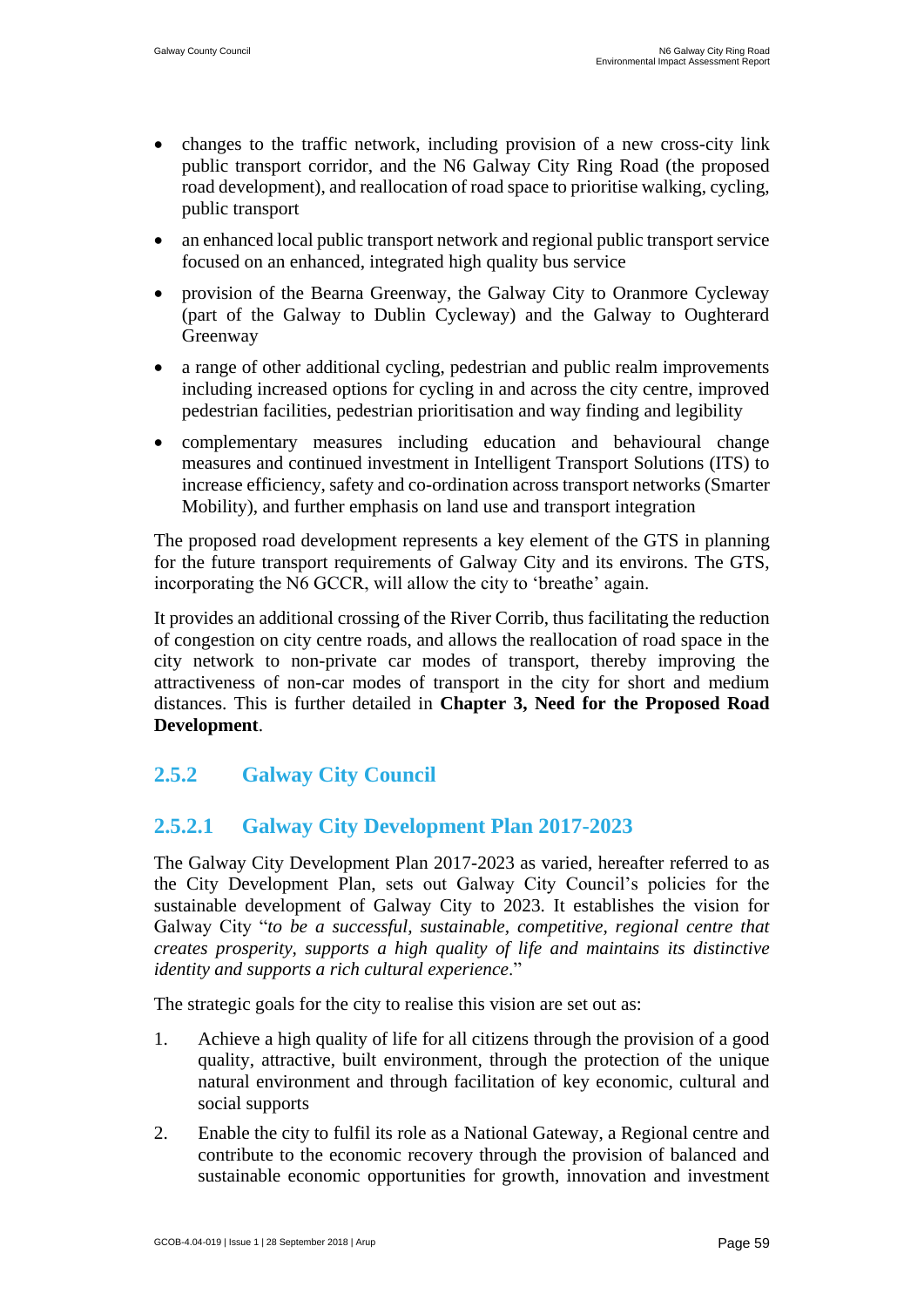across all employment sectors and allow the role of the Gateway to harness the strengths and maximise the economic development for the whole West Region

- 3. Promote the reduction of greenhouse gas emissions through proactive measures in line with EU commitments to tackle climate change and reduce vulnerability to the harmful effects of climate change, in particular sea level encroachment and extreme weather events, through specific adaptation measures
- 4. Apply the principle of sustainability particularly where it relates to the uses of land, buildings, water, energy, waste and through the encouragement of sustainable modes of transport and the integration of transportation with land use
- 5. Aspire to make Galway an equal and inclusive city, particularly through facilitating all forms of social inclusion in the built environment, including in the public realm, housing, community facilities, in access to employment opportunities and public transportation
- 6. Protect the distinctive and diverse natural environment in the city and strengthen the green network and linkages, recognising the biodiversity value of the amenity, the range of recreational benefits this provides, the potential through facilitating active and healthy lifestyles, it can have on the quality of general health and well-being and the value it has for providing an attractive city setting
- 7. Encourage a sense of collective identity and a shared vision through civic engagement on projects such as the development of a Local Economic and Community Plan for Galway and also on the promotion of specifically focused projects such as the European Capital of Culture 2020, that will promote the unique form and character of the city, give opportunities for the development of cultural, community and other beneficial infrastructure and enhance and diversity the city economy (Galway City secured the European Capital of Culture 2020 designation in July 2016)

The City Development Plan's Core Strategy includes for Galway to continue to be the regional growth centre and to create the synergies for wider prosperity in the West Region. It focuses on the development of key regeneration locations in the city centre to reinforce the "*prime role of the city centre in both Galway City and the Gateway Region*". The Strategy focuses a significant amount of new residential development and population growth in the Ardaun area of the city (see **Section 2.5.2.2** below), while acknowledging that "*other residential areas of the city will grow but at a more constrained rate and in character with the established nature of development*". It designates the key centres of commercial, retail and local community activities are located "*to co-ordinate with the prime role of the city centre*". (Section 1.4 Galway City Development Plan).

The Core Strategy is further supported and informed by the Galway Transport Strategy (GTS) set out in **Section 2.5.1** above.

The transport strategy for the city in the City Development Plan aims "*to integrate sustainable land use and transportation, facilitating access and choice to a range*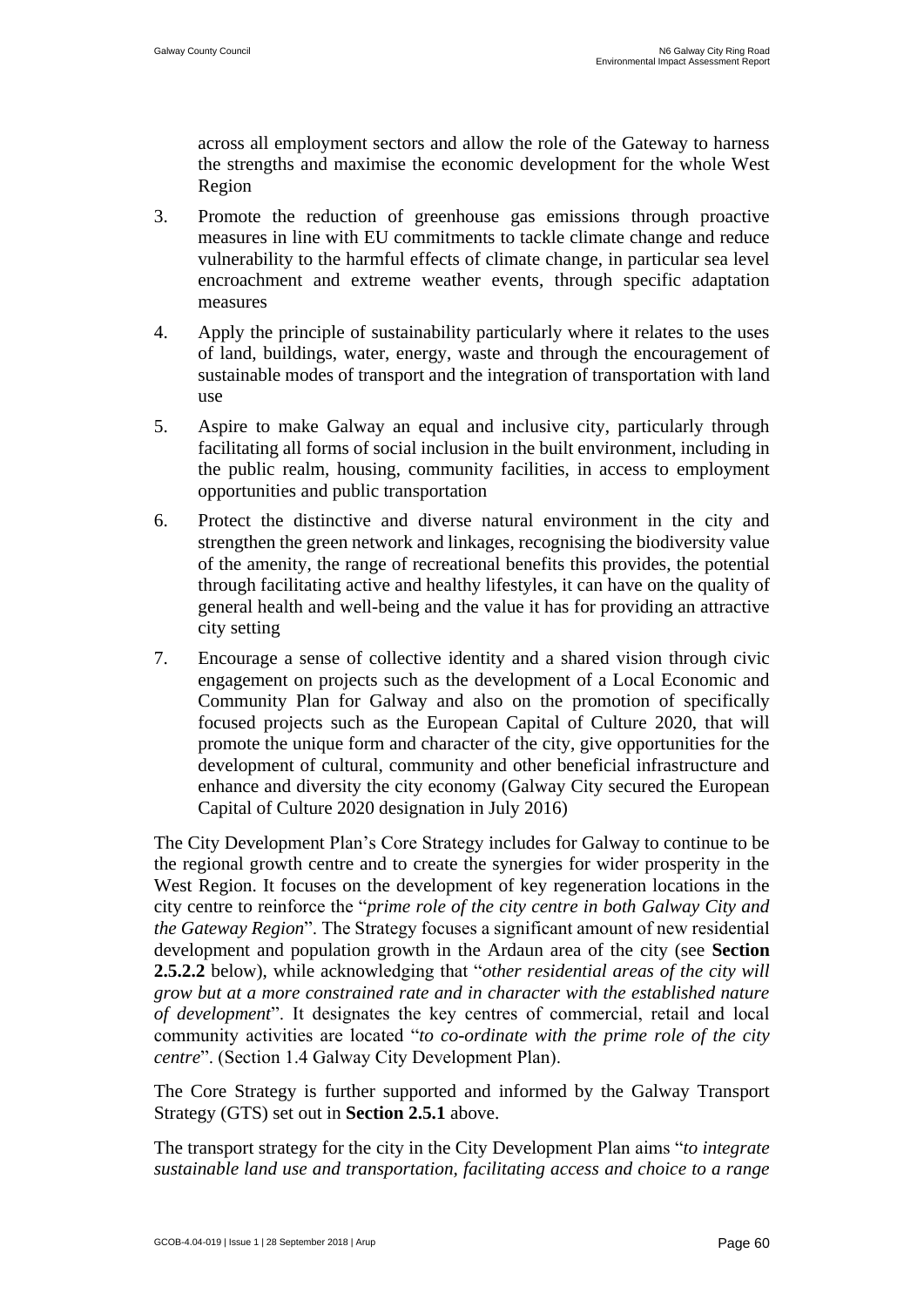*of transport modes, accessible to all sections of the community that ensures safety and ease of movement to and within the city and onward connectivity to the wider area of County Galway and the West Region*." The City Development Plan notes that while the implementation of various measures stemming from the Galway Transport Unit have made improvements to the transport network, "..*serious traffic congestion still prevails which impacts on peoples' quality of life and the economy of the city, and the regional role of Galway as Gateway*".

The City Development Plan sets out that these issues have now been assessed in the preparation of the Galway Transport Strategy 2016 (see **Section 2.5.1** above), prepared by Galway City Council and Galway County Council in partnership with the NTA.

In this regard, the City Development Plan incorporates Policy 3.3 Galway Transport Strategy (GTS) which aims to "*Continue to progress a sustainable transport solution for the city through the implementation of measures included in the GTS and required supporting projects in particular the N6 GCRR project*".

The City Development Plan furthermore, incorporates the GTS through other policies and provisions including Policy 3.2 Land Use and Transportation;

*"Facilitate the future development of Galway City and environs within the strategic framework of the Galway Transport Strategy and the associated implementation phasing to ensure that the city has the necessary transport infrastructure and services to support its continued growth and development."*

Other policies in the Plan that integrate the GTS with City objectives are:

- Policy 3.4 Traffic Network, which specifically references the N6 Galway City Ring Road (GCRR) project by "…supporting the reservation of a corridor route to accommodate an orbital route as provided for in the N6 GCRR project."
- Policy 3.5 Public Transport
- Policy 3.6 Cycling and Walking
- Policy 3.7 Road and Street Network and Accessibility, which also specifically supports the N6 GCRR
- Policy 3.10 Specific Objectives emphasises the principles and objectives of the GTS, with specific reference to the N6 GCRR
- Economic Activities (Chapter 5) Strategy which incorporates specific reference to the delivery of the GTS and the N6 GCRR, to "Enhance the economic performance of Galway as a Gateway and regional growth centre..."
- Policy 5.1 Enterprise supports the "...implementation of the phased plan of transportation measures as proposed for in the Galway Transport Strategy (GTS) including for public transport, walking and cycling, and a strategic new road, the N6 GCRR"
- Section 8.7 Urban Design Public Realm incorporates principles and objectives of the GTS in relation to improving the quality and experience of the public realm and city environment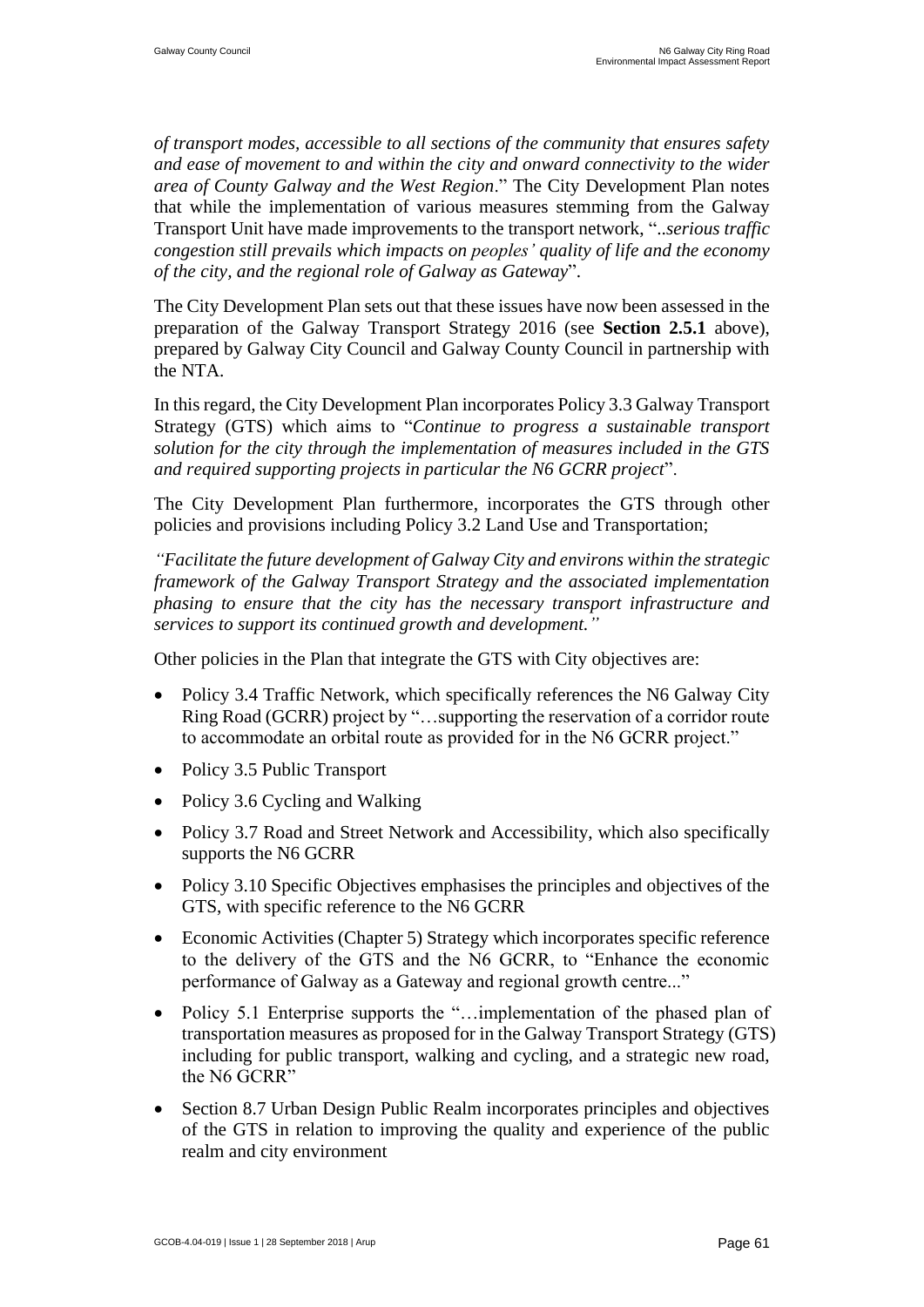- Chapter 10 City Centre/Area Based Plans reflect the principles and objectives of the GTS, including the delivery of the proposed N6 GCRR, and resulting potential for city centre wide improvements to public realm and urban environment, and improved pedestrian and cycle facilities, networks and linkages
- Chapter 11 Land Use Zoning Policies and Objectives, Section 11.2 Land Use Zoning General states that "Priority will be given to the reservation of the N6 GCRR Preferred Route Corridor and the associated land requirements over other land use zonings and specific objectives"

The overall Transport Strategy of the City Development Plan is to:

- Support and facilitate the integration of land use and transportation
- Support the Galway Transport Strategy (GTS) and the associated implementation programme which will deliver a high quality public transport network, and encourage the use of other sustainable modes of transport
- Support the proposed road development in conjunction with Galway County Council and Transport Infrastructure Ireland in order to develop a transportation solution to address the existing congestion on the road network and reduce the negative impact of vehicular traffic on the functioning and experience of the city centre and to facilitate city bound, cross-city, cross-county and strategic east-west movements
- Support the reduction in greenhouse gas emissions through the promotion of sustainable land use and transportation

The Galway City Development Plan 2017-2023 fully integrates the aims, objectives, and strategies of the GTS into core policies and strategies, which includes the proposed road development.

### **2.5.2.2 Ardaun Local Area Plan 2018-2024**

Galway City Council has prepared a Draft Local Area Plan (LAP) for lands situated at the area known as Ardaun on the east side of the city (164ha), approximately 5km from the city centre. The Draft LAP was subject to a public consultation period from 7 September to 20 October 2017. It was further subject to material alterations, which were put to public consultation during January-February 2018 and adopted in April 2018.

The Core Strategy of the Galway City Development Plan 2017-2023 identifies Ardaun "*as a key development area that can accommodate long term growth in population, economic activity and employment opportunities*" (Section 1.1 Ardaun LAP), and the preparation of a LAP for the area is a specific objective of the Development Plan (Policy 8.7). This supports regional planning policy where the "*West Regional Planning Guidelines 2010-2020 consider Ardaun as the most optimal area for growth in the city and environs*" (LAP 1.3).

The LAP seeks to deliver the concept of an urban village, with the principal urban village centre in the southern section of Ardaun i.e. south of the N6/M6 corridor, with two urban nodes / local centres north of this corridor, linking to surrounding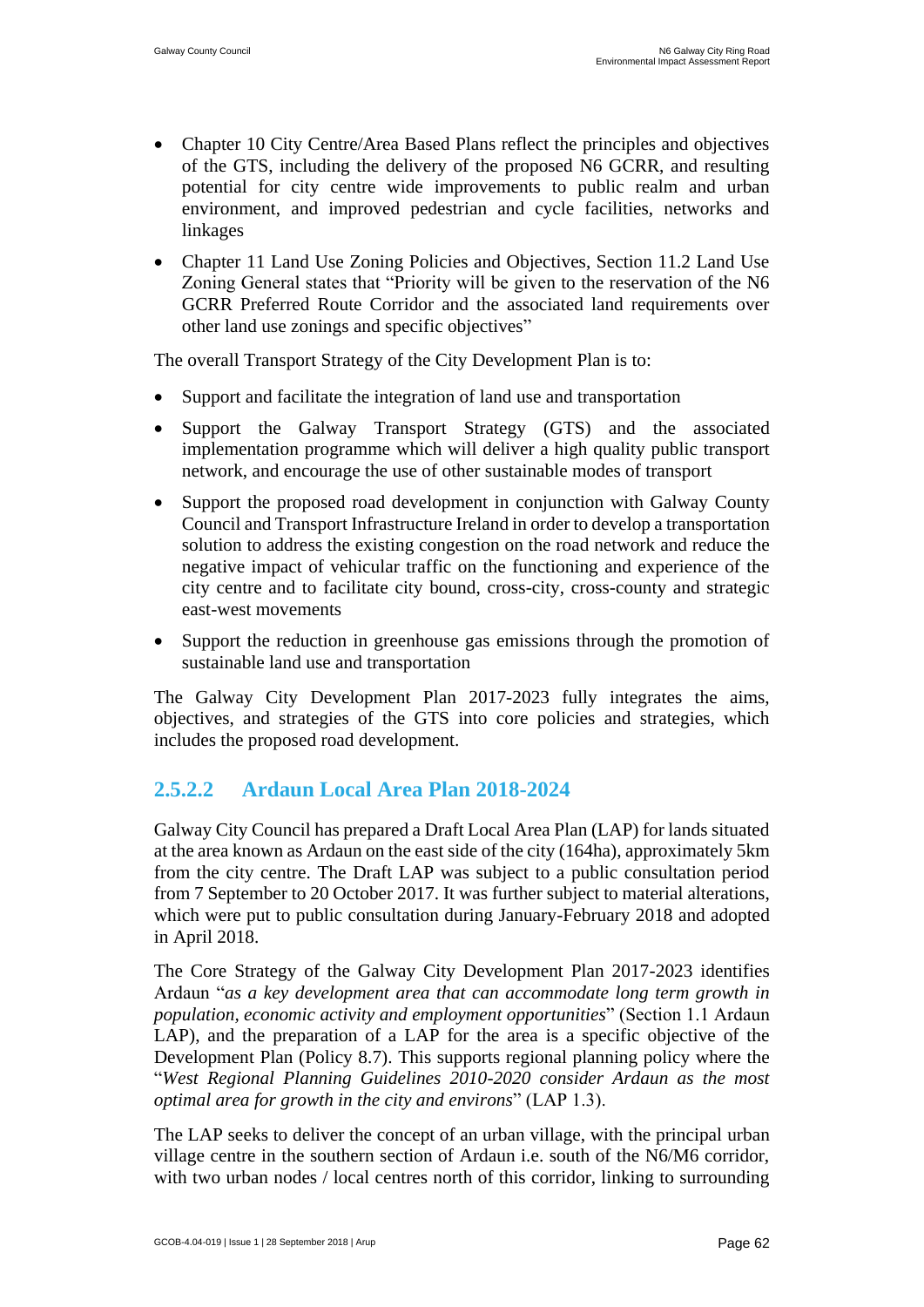areas including the existing Coolagh Village. It is anticipated that the area can support a population of over 8,000 people and also function as a mixed use business and retail district (LAP Section 1.2).

Strategic Goal 4 of the LAP (Section 3) supports the development of sustainable transport modes as proposed in the Galway City Development Plan and the Galway Transport Strategy. This Strategic Goal is further supported by the policy to "*Promote interconnectivity between all modes of transport, in particular sustainable and public transport modes in order to efficiently link Ardaun with the main hubs for activity including the city centre in accordance with the GTS*". This is further supported in Section 4.5 of the LAP by a key objective to "*Support and facilitate the provision of an integrated public transport network to service Ardaun through the implementation of the Galway Transport Strategy and in conjunction with relevant transport providers, NTA and other stakeholders*."

This LAP reserves the preferred route corridor of the proposed road development as it traverses the LAP area, as per Galway City Development Plan objectives, Section 1.4 and Section 3.10.

The development strategy of the LAP acknowledges and aligns with the Galway City Development Plan, the Galway Transport Strategy, and the proposed road development.

### **2.5.3 Galway County Council**

### **2.5.3.1 Galway County Development Plan 2015-2021**

The Galway County Council Development Plan (2015-2021) which includes a Variation to incorporate GTS, hereafter referred to as the County Development Plan, sets out the aspirations for Galway County within its lifetime and the near future. As noted in the background to the plan, it aims to "*sets out an overall strategy for the proper planning and sustainable development of the functional area of Galway County Council*". With reference to local, regional, national and European policies the plan sets out the main strategies for the County in the areas of:

- Spatial Strategy, Core & Settlement Strategy, including for development of lands at Ardaun as part of the City and County development strategy
- Urban & Rural Housing
- Economic Tourism & Retail Development
- Roads & Transportation
- Water, Wastewater, Waste Management & Extractive Industry
- Energy/Renewable Energies & Communications Technology
- Climate Change & Flooding
- Heritage, Landscape & Environmental Management
- Cultural, Social & Community Development
- Agriculture, Fishing, Marine Resources & Forestry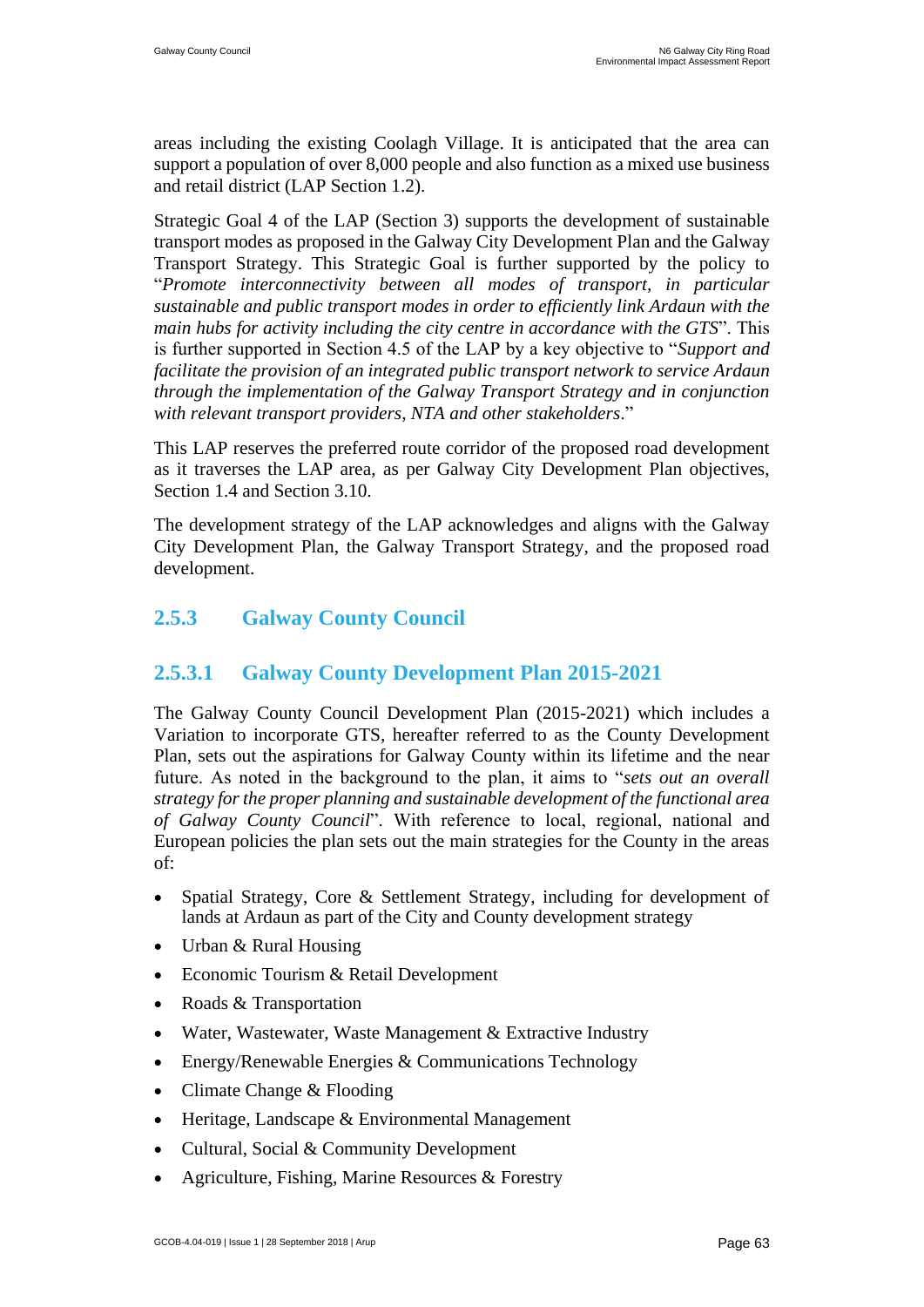The County Development Plan further sets out its vision for the County which is to "*enhance the quality of life of the people of Galway and maintain the County as a uniquely attractive place in which to live, work, invest and visit, harnessing the potential of the County's competitive advantages in a sustainable and environmentally sensitive manner*."

The strategic aims of the County Development Plan (Refer to Section 1.7) include:

- 1. Promote regional development and growth through harnessing the competitive advantages of County Galway
- 2. Afford suitable protection to the environment
- 3. Recognise the importance of living landscapes while ensuring they are managed in a sustainable and appropriate manner
- 4. Seek balanced urban and rural development
- 5. Encourage and support the development of inclusive communities
- 6. Ensure integrated development
- 7. Promote sustainable mobility
- 8. Promote An Ghaeltacht as an Irish speaking community
- 9. Facilitate the development of infrastructural projects which will underpin sustainable development
- 10. Enhance and protect the built heritage and natural environment
- 11. Integrate climate change consideration in planning and delivering work programmes

The principle of sustainable development is a major component of the County Development Plan which is reflected in the Plan's policies and objectives. The Core Strategy in the County Development Plan is supported and informed by the GTS.

The Galway County Development Plan 2015-2021 retains the objectives of the previous County Development Plan to provide a solution to congestion, to provide better connection from all parts of the County to the trans-national network, and to improve safety levels on all public roads. "*The integration of land use and transportation shall continue to be the overarching strategic aim of the Galway County Development plan 2015-2021*" (Refer Section 5.1).

The County Development Plan further states that "*the timely provision of high quality transportation infrastructure within County Galway is critical to the County's socio-economic development and in the promotion of social and economic well-being*". (Refer Section 5.1).

The County Development Plan transportation objectives (Section 5.1.1) include the following strategic aims among others:

- *"To provide a safe and efficient network of transport to serve the needs of the people and the movement of goods and services to and within County Galway*
- *Provide access for all in an integrated manner with an enhanced choice of transport options including the Rural Transport Programme*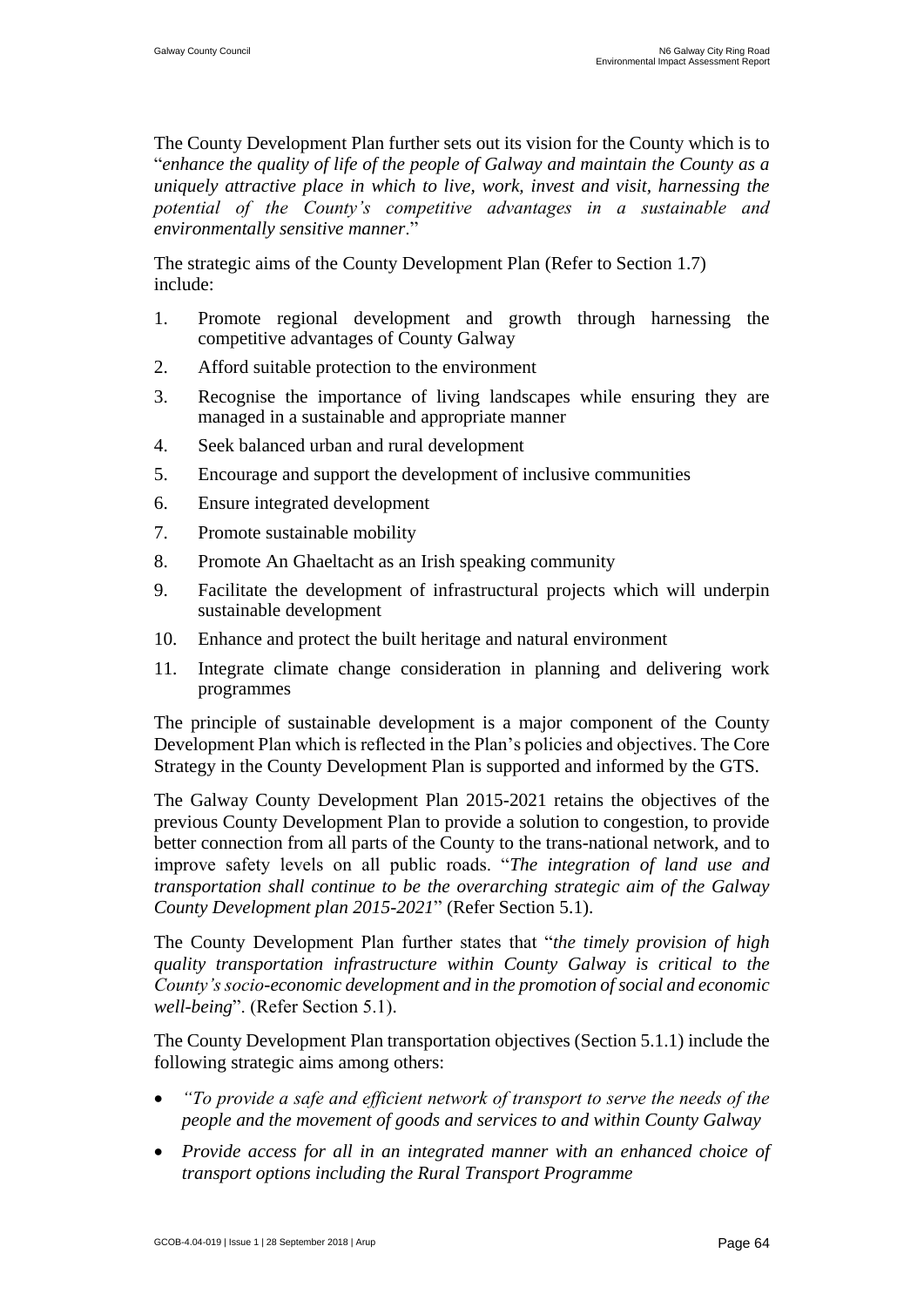- *To promote and encourage the use of alternative sustainable modes of transport and to promote the use of transport energy from renewable resources*
- *To safeguard the strategic transport function and carrying capacity of the motorway and national road network and associated junctions in order to provide for the safe and efficient movement of inter-urban and inter-regional traffic"*

In relation to the Galway Gateway and west of the County, the County Development Plan incorporates objectives to enhance connectivity and access across the region, and to deliver on the transportation needs of the Galway Gateway, its environs and the west of the County, as per Policy TI2 and TI8 and Objective TI 15, as follows:

*Policy TI 2 – Development of an Integrated and Sustainable Transport System*

*It is the policy of the Council to promote the development of an integrated and sustainable high quality transport system for the county, which includes the specific areas identified in the Galway Transport Strategy (GTS), which shall:*

- *a) Promote closer co-ordination between land use and sustainable transportation;*
- *b) Continue the provision of a range of transport options within Galway and in collaboration with Galway City Council, the National Transport Authority (NTA), Transport Infrastructure Ireland(TII), other statutory agencies and transport providers, including safe road network, a range of bus and rail services, adequate facilities for walking and cycling and opportunities of air and water-based travel.*

*Policy TI 8 –Transportation Infrastructure Requirements for the Gateway and West of the County*

*It is the policy of Galway County Council to work with Galway City Council and all relevant statutory bodies including the National Transport Authority (NTA) and Transport Infrastructure Ireland (TII) to deliver an appropriate infrastructural response to the transportation needs of the Galway Gateway, its environs and the west of the County as part of the proposed measures of the Galway Transport Strategy (GTS) including the plan level environmental protection policies and mitigation measures set out in the GTS. This shall include the provision of new infrastructure such as potential park and ride facilities, bus corridors, greenways, cycling and walking routes and the N6 Galway City Ring Road (GCRR) which are all integral in the delivery of the GTS with a view to relieving congestion, improving travel times, increased safety of all road users and enhancing connectivity and access within the region and enhanced accessibility of the western region in a national and international context. Any such solution shall have due regard to the necessity to protect the environment and will comply fully with the requirements of the Habitats Directive*

*Objective TI 1 – Sustainable Transportation*

*Support and facilitate 'Smarter Travel' initiatives contained in the Galway Transport Strategy (GTS) and other initiatives together with the plan level environmental protection policies and mitigation measures set out in the GTS, which will improve sustainable transportation within the County including public*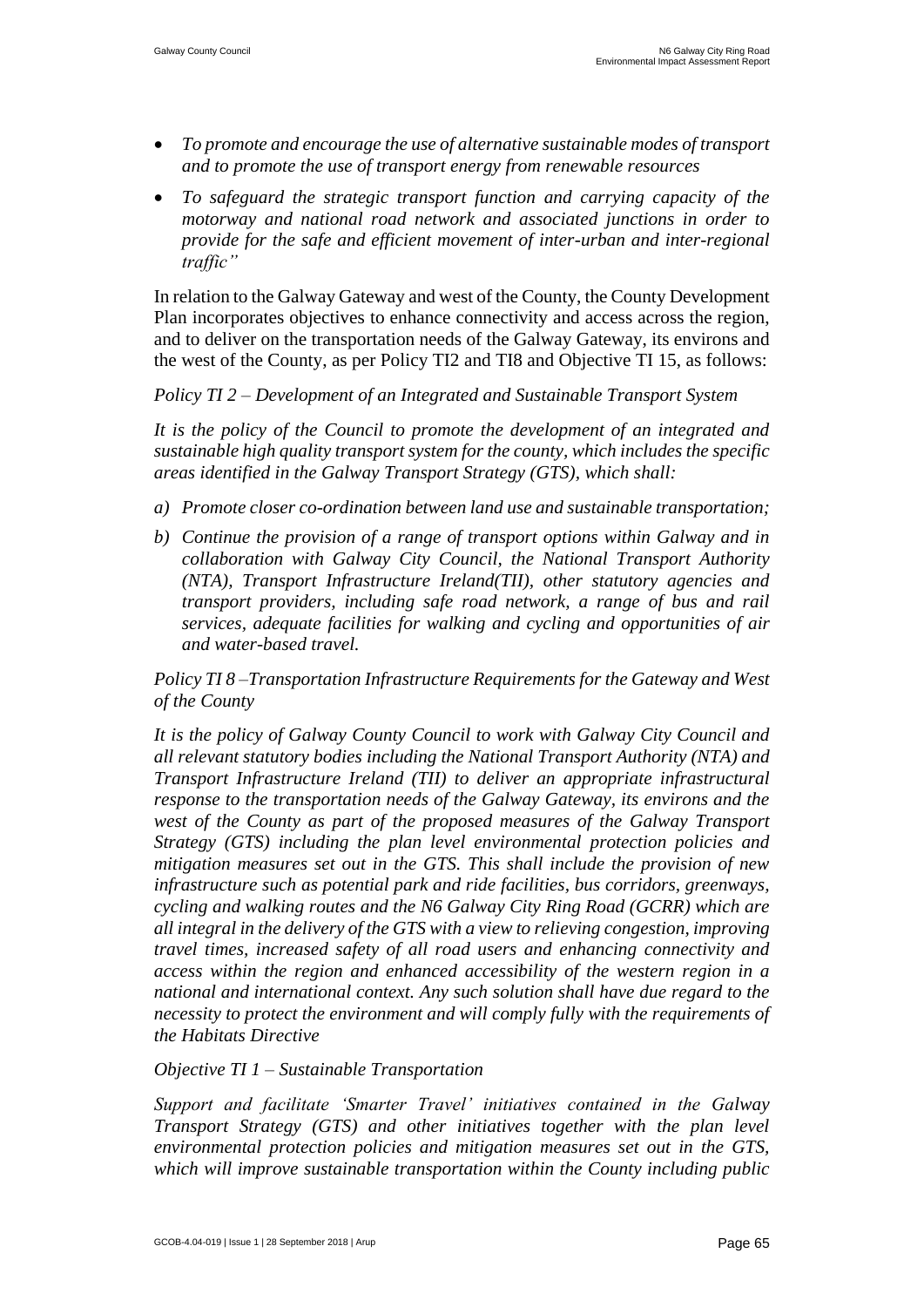*transport, electric and hybrid vehicles, car clubs, public bike schemes, park and ride/park and stride facilities, improved pedestrian and cycling facilities, as appropriate.* 

*Objective TI 15 - Transportation Infrastructure Requirements for the Gateway and West of the County* 

*It is an objective of Galway County Council to work with all other relevant bodies including the National Transport Authority (NTA), Transport Infrastructure Ireland (TII) and Galway City Council to deliver the necessary improvements to transportation infrastructure, including new infrastructure if necessary and the plan level environmental protection policies and mitigation measures set out in the GTS. This shall include the provision of new infrastructure such as potential park and ride facilities, bus corridors, greenways, cycling and walking routes and the N6 Galway City Ring Road (GCRR) as set out in the Priority Transportation Infrastructure Objectives 2015-2021 in Table 5.1 which are all integral in the delivery of the GTS with a view to secure the medium and long term economic and social development of Galway Gateway and the west of the County. Any such investment or project shall be carried out with due regard to the necessity to protect the environment and in full compliance with the provision of relevant legislation, including the Habitats Directive*

The performance targets of the proposed road development align with the strategic aims of the County Development Plan as they include the following targets:

- Reduction of journey times which will promote regional development through improved connectivity to markets and journey time reliability
- Improve connectivity to the Gateway of Galway by providing high capacity linkages connecting east and west sides of the county
- Support sustainable transport policies for shorter commutes which will enable delivery of improved living landscapes
- Protection of existing residential communities and minimise environmental impacts which could make Galway a uniquely attractive place in which to live, work, invest and visit, in a sustainable and environmentally sensitive manner

The proposed road development is included as one of the priority transport infrastructure objectives in the County Development Plan and is fully supported by this plan.

# **2.5.3.2 Bearna Local Area Plan 2007-2017 (Adopted 17 December 2007 and Amended 20 December 2012)**

The Bearna Local Area Plan (LAP) sets out a Strategic Vision for Bearna to be '…*an attractive, prosperous and sustainable settlement with a hiqh quality built and natural environment, a range of supporting services, facilities and amenities and a high quality of life for the local community*.' It also promotes the creation of a settlement that, *inter alia*: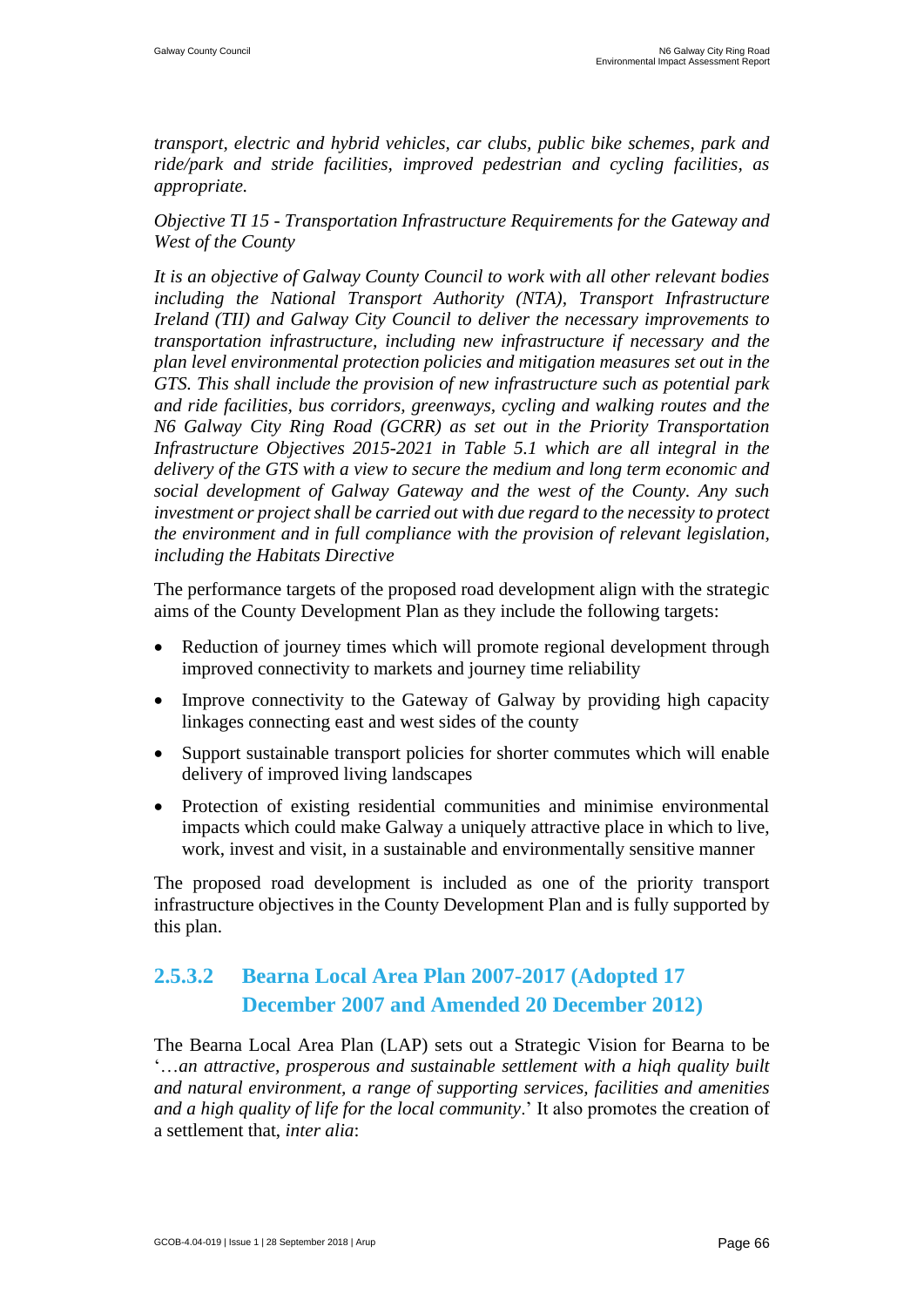- Is well connected to, but has strong local identity separate from, nearby settlements, in particular Galway City to the east and Na Forbacha to the west
- Has an appropriate level of services and infrastructure to support existing and future development in a manner that protects and is complementary to the environment, heritage, character and amenities of the village, including: an adequate road network, traffic management and parking facilities; improved public transport with regular bus services; safe routes for pedestrians and cyclists; and adequate wastewater disposal, water supply and surface water drainage

The Bearna LAP at Section 2.7 supports a new road that would bypass the village, with the stated view that it would have '…..*a positive impact for Bearna in that it will facilitate easy access to and from Bearna while reducing the volume of through traffic in the village. This would have a positive impact on the village centre and would help to create a more cycle and pedestrian friendly environment'*.

The Development Strategy of the Bearna LAP clearly sets out that it supports the funding and construction of a bypass of Bearna which now takes the form of this proposed road development.

The Galway County Development Plan was varied to incorporate the Bearna Local Area Plan. Public consultation on the variation, referenced as Proposed Variation No 2(a) to the Galway County Development Plan (CDP) 2015-2021, was sought during the period 1 December 2017 to 8 January 2018. This Variation was adopted in July 2018.

The Variation No. 2(a) Bearna Plan, has, as its Strategic Vision at Section 1.2, to seek "*the achievement of the overall objectives set out for the village in the Galway County Development Plan*". Transportation and Movement Objectives set out in the Variation, refers to Chapter 5 of the Galway County Development Plan, as set out in **Section 2.5.3.1** above. It has, as its Strategic Vision Statement "*'To promote Bearna as a sustainable and vibrant coastal village, which maintains its attractive character, capitalises on its existing and future accessibility strengths, while offering a pleasant environment for a growing community, for living, shopping, education, business, recreation and tourism, all balanced against the need to safeguard and enhance the environmental sensitivities of the area, for present and future generations to come'*. This is informed by guiding principles, which carry forward those of the Bearna LAP.

This Variation, therefore endorses the overall objectives of the Galway County Development Plan, and consequently the objectives of the GTS and this proposed road development.

### **2.5.3.3 Gaeltacht Local Area Plan, 2008 – 2018**

Gaeltacht Na Gaillimhe is the most populous of the Country's Gaeltacht areas. It stretches from Claregalway, which is east of the city of Galway to Cloch na Rón in west Connemara, a distance of approximately 100km, and from Oileáin Árainn northwards to the Mayo border. The Gaeltacht Local Area Plan, 2008–2018 was prepared and adopted in February 2008 and amended and extended in 2013.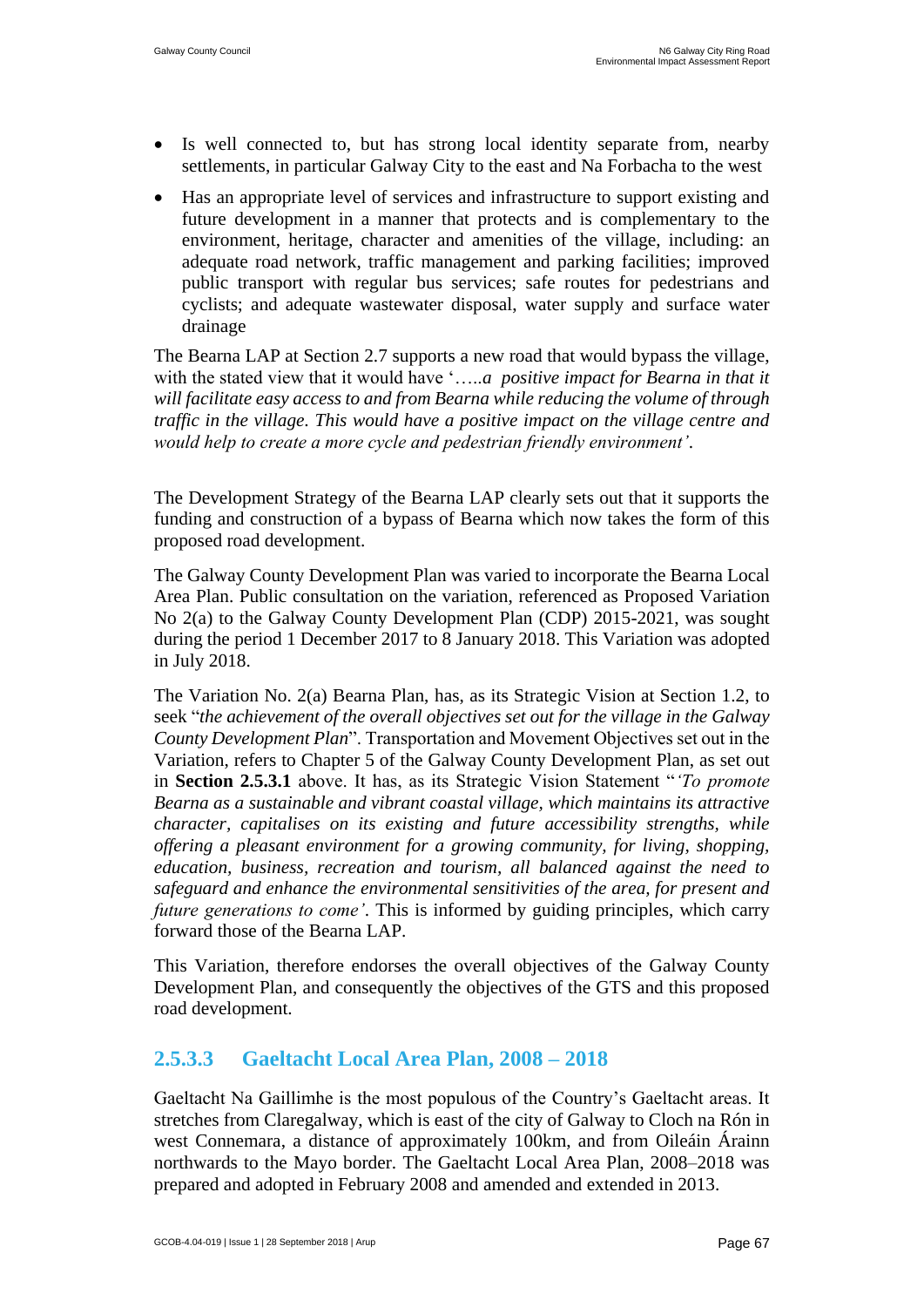The purpose of the plan is to put in place controls and guidelines, consistent and compatible with the Galway County Development Plan, to facilitate the provision of infrastructure so that the younger generations will be encouraged to remain in their native area, out of choice, and develop its economy in a way that is both language and culture friendly, thus halting the decline in population. The Gaeltacht Local Area Plan sets out the strategic development principles relating to roads and transport infrastructure in **Section 3.3.2** and identifies a bypass of Galway City as being of importance to advancing the development of the social and economic advantage of the Gaeltacht and developing an integrated approach to planning.

The aims of the proposed road development align with this Gaeltacht Local Area Plan as it seeks to provide the necessary additional infrastructure to maintain existing rural communities by providing connectivity to them.

The Galway County Development Plan was varied to incorporate the Gaeltacht Local Area Plan. Public consultation on the proposed variation, referenced as Proposed Variation No 2(b) to the Galway County Development Plan (CDP) 2015- 2021, was sought during the period 1 December 2017 to 8 January 2018. This Variation was adopted in May2018.

The Variation No. 2(b) Gaeltacht, has, at its Strategic Vision at Section 1.2, "*The Gaeltacht area is a unique and special place, and it is important that it retains that distinctive cultural heritage and natural beauty through the principles of sustainable development, whilst meeting the needs and aspirations of both the residents' and visitors alike. Achieving the objectives of the Galway County Development Plan in order to sustain and develop the local economy and improve the quality of life for local residents*."

This Variation supports the County Development Plan, and its objectives, which include the proposed road development.

# **2.5.4 Údarás na Gaeltacht Strategic Plan, 2014 - 2017**

The main strategic themes of Údarás na Gaeltachta's Strategic Plan 2014 - 2017 are:

- 1. Support and develop language, community and cultural resources
- 2. Enhance innovation and competitiveness through the development of enterprise and natural resources

The Plan has four key objectives under each strategic theme set out above, of which the objectives pertaining to the second theme of innovation and competitiveness are most pertinent here:

- 1. Encourage a strong innovative enterprise culture which will create and sustain wealth and employment in the Gaeltacht by supporting new and established businesses to maintain and increase their employment
- 2. Develop new opportunities for the Gaeltacht's coastal resources through innovation in a changing economic environment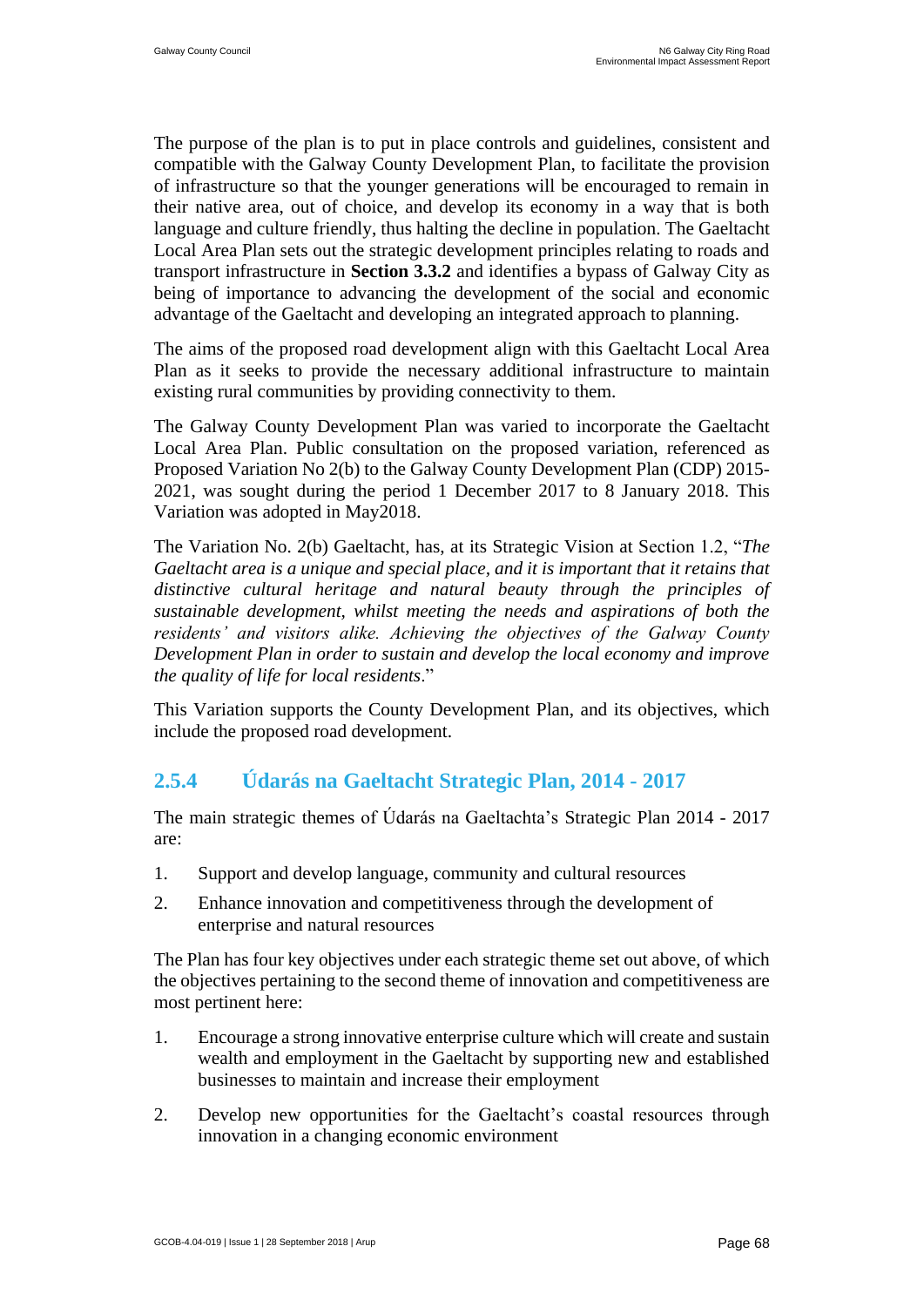- 3. Stimulate the development of tourism as a driver of economic development in the Gaeltacht
- 4. Facilitate the provision of essential infrastructure in order to expand the enterprise capacity of the Gaeltacht

As the proposed road development seeks to deliver essential infrastructure to the western region, it aligns with the Údarás na Gaeltacht Strategic Plan.

# <span id="page-35-0"></span>**2.6 Conclusion**

As outlined in **this chapter**, the proposed road development is congruent with current European, national, regional and local transport policy and planning policy as set out in the various policy documents over the past number of years.

In recent years, there has been a major shift towards sustainable transport which is reflected in the policies discussed earlier. The changing demographics in our society whereby population is migrating to cities to avail of employment opportunities, education and improved living conditions necessitates the promotion of a wholly sustainable transportation network. Our cities are undergoing fundamental change as they strive to become living spaces for an increased population which is concentrated in a smaller tighter space. Key to a thriving urban experience is the ability to navigate a city at leisure whether as a pedestrian, a cyclist, or in a vehicle. Therefore, congestion relief through reallocation of the provision of space for cars in the city centre to other modes of transport, is key to creating more [people friendly](http://www.arup.com/walkingcities) environments, additional public space, and essentially better cities.

The proposed road development functions to relieve congestion in the city. It is a key component of the Galway Transport Strategy which seeks to create a vision for Galway whereby additional space is reallocated for public transport, cycling and walking in the city centre area, all of which fosters sustainable and healthy behaviours. Reducing congestion also allows the city to prosper and connect with markets to become a thriving economic centre, in which it is attractive to work, live and play. Such a city in turn supports the Western Region and provides balanced regional development. The GTS, incorporating the N6 GCCR, will allow the city to 'breathe' again.

# <span id="page-35-1"></span>**2.7 References**

Department of Public Expenditure and Reform. (2015) *Building on Recovery: Infrastructure and Capital Investment 2016-2021.*

Department of Transport, Tourism and Sport. (2009) *Smarter Travel, A Sustainable Transport Future, A New Transport Policy for Ireland 2009-2020.*

Department of Housing, Planning and Local Government. (2017) *Ireland 2040 Our Plan National Planning Framework.*

Department of Communications, Climate Action & Environment*. National Mitigation Plan 2017.*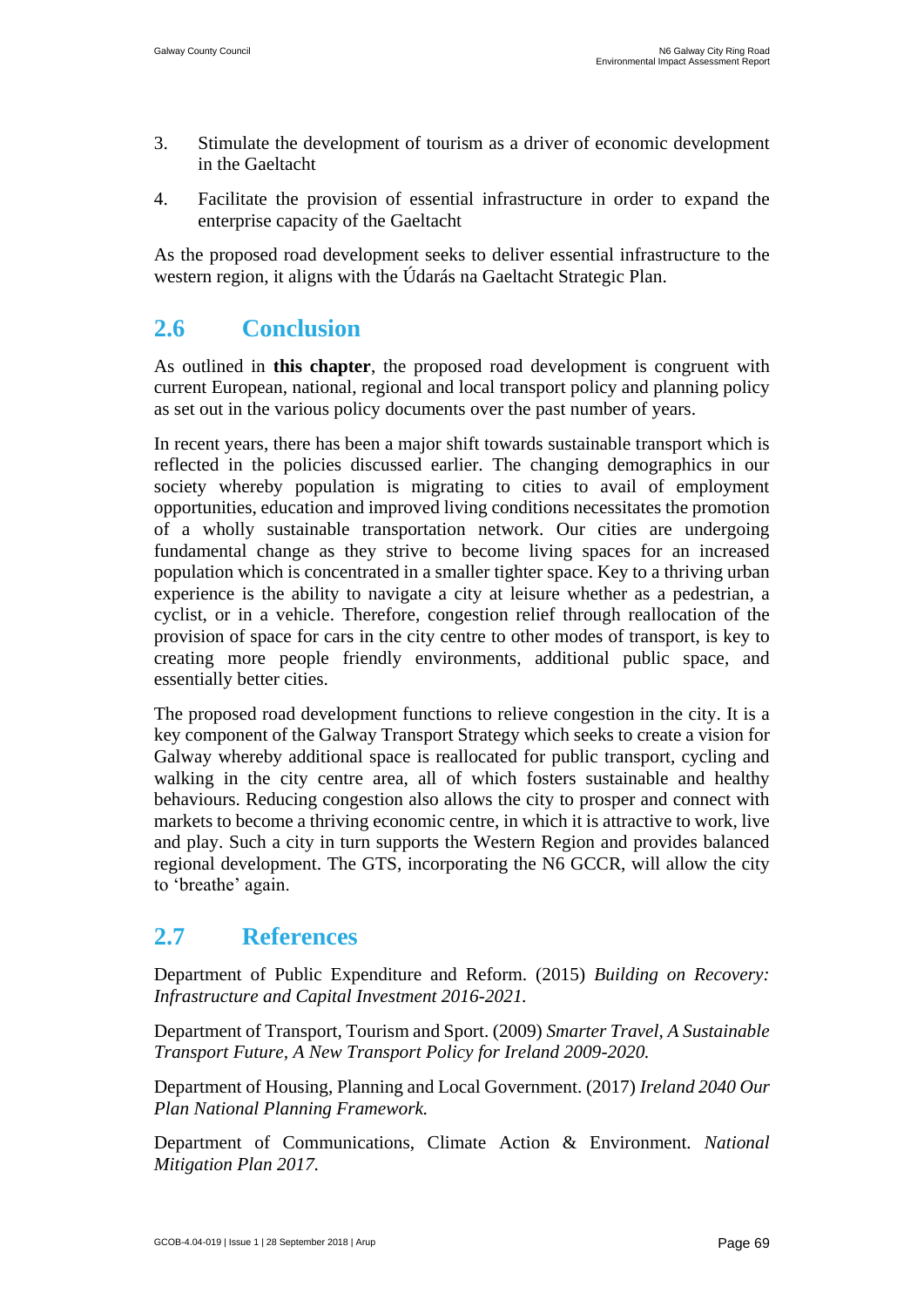DTTaS. (2015) *Strategic Investment Framework for Land Transport.*

Galway County Council. *Galway County Development Plan 2015-2021.*

Galway City Council. *Galway City Development Plan 2017-2023.*

Údarás na Gaeltacht. (2005) *Strategic Development Plan 2005-2010.*

Galway County Council. (2008) *Gaeltacht Local Area Plan 2008-2018.*

Department of Environment, Heritage and Local Government. *National Spatial Strategy for Ireland 2002-2020.*

European Commission: *Infrastructure - TEN-T - Connecting Europe.*

The West Regional Authority. (2010) *The Regional Planning Guidelines for the West Region 2010 – 2022.*

Forfás. (2012) *Overview of Main Infrastructure Issues for Enterprise.*

Forfás. (2010) *Regional Competitiveness Agendas, Overview, findings and actions.*

Galway County Council. *Bearna Local Area Plan 2007-2017(as amended December 2012).*

Fáilte Ireland. (February 2016) *Regional Tourism Performance in 2014.*

AECOM Mitchell & Associates. (2010) *Galway City and Environs Walking and Cycling Strategy.*

MVA. (2010) *Galway Public Transport Feasibility Study.*

Department Environment, Community & Local Government. (2015) *Towards a National Planning Framework.*

Department Environment, Community & Local Government. (2015) *The Climate Action and Low Carbon Development Act 2015.*

Environmental Protection Agency. (2012) *Ireland's Environment 2012 – An Assessment.*

Environmental Protection Agency. (2008) *Ireland's Environment 2008 – An Assessment.*

Environmental Protection Agency. (2016) *Greenhouse Gas Emission Projections to 2020 – An Update Galway City Council, Galway County Council, NTA*. *(2016) Galway Transport Strategy.*

Council of the European Union. (2006) *Review of the EU Sustainable Development Strategy* (EU SDS) — Renewed Strategy, 10917/06, Brussels.

Eurostat, *Sustainable Development in the European Union*  [http://ec.europa.eu/eurostat/documents/3217494/6975281/KS-GT-15-001-EN-](http://ec.europa.eu/eurostat/documents/3217494/6975281/KS-GT-15-001-EN-N.pdf)[N.pdf](http://ec.europa.eu/eurostat/documents/3217494/6975281/KS-GT-15-001-EN-N.pdf)